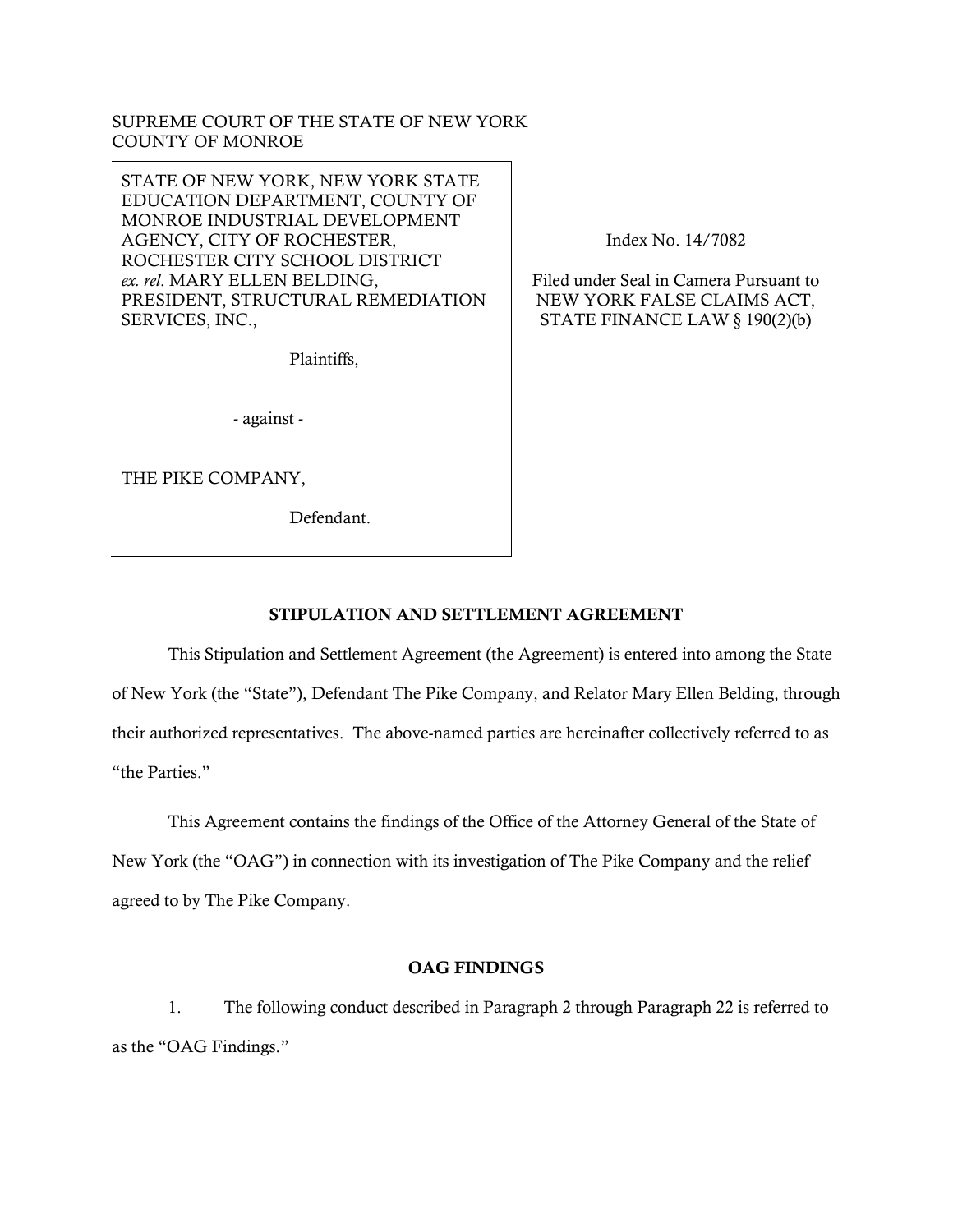#### **A. The Rochester School Facilities Modernization Program**

<span id="page-1-0"></span>2. In 2007, the State enacted the Rochester School Facilities Modernization Program Act. *See* 2007 Laws of New York, Chapter 416, Section 5 ("RSMP Act" or the "Act").

3. The Act created the Rochester Schools Modernization Program ("RSMP"), a threephase program to rehabilitate deteriorating schools. In total, the RSMP is expected to cost \$1.2 billion, making it the largest public project in Rochester's history.

4. The RSMP Act called for the establishment of the Rochester Joint Schools Construction Board ("RJSCB") to plan and oversee the RSMP.

5. The RJSCB divided the project into three phases. The first phase of the RSMP was designed to rehabilitate 13 schools owned by the Rochester City School District. At the outset, this phase was expected to cost \$325 million, including \$278 million in State funds. The conduct at issue in this case concerns this first phase of the RSMP.

#### **B. The RSMP's Diversity Requirements**

6. The RSMP Act established minimum diversity requirements by providing that any entity "entering into a contract for a project" was to "be deemed a state agency" under article 15-A of the Executive Law. Therefore, any entity that was awarded a contract for the RSMP was required to meet certain minimum diversity goals for the utilization of Eligible Business Enterprises ("EBEs"), including Minority Business Enterprises ("MBEs") and Women Business Enterprises ("WBEs"). *See* RSMP Act § 9(e).

7. In addition, the RSMP Act required the RJSCB to draft a Diversity Plan. *See id.*  § 5(f). The RJSCB's Diversity Plan acknowledged the historical disadvantage experienced by MBEs and WBEs in gaining access to participate in projects and their continued underrepresentation in the industry. As a consequence, one of the principal goals of the Diversity Plan was to support workforce development and to create diversification opportunities. To that end, the RJSCB's Diversity Plan provided: "The RJSCB recognizes the need to take action to ensure that minority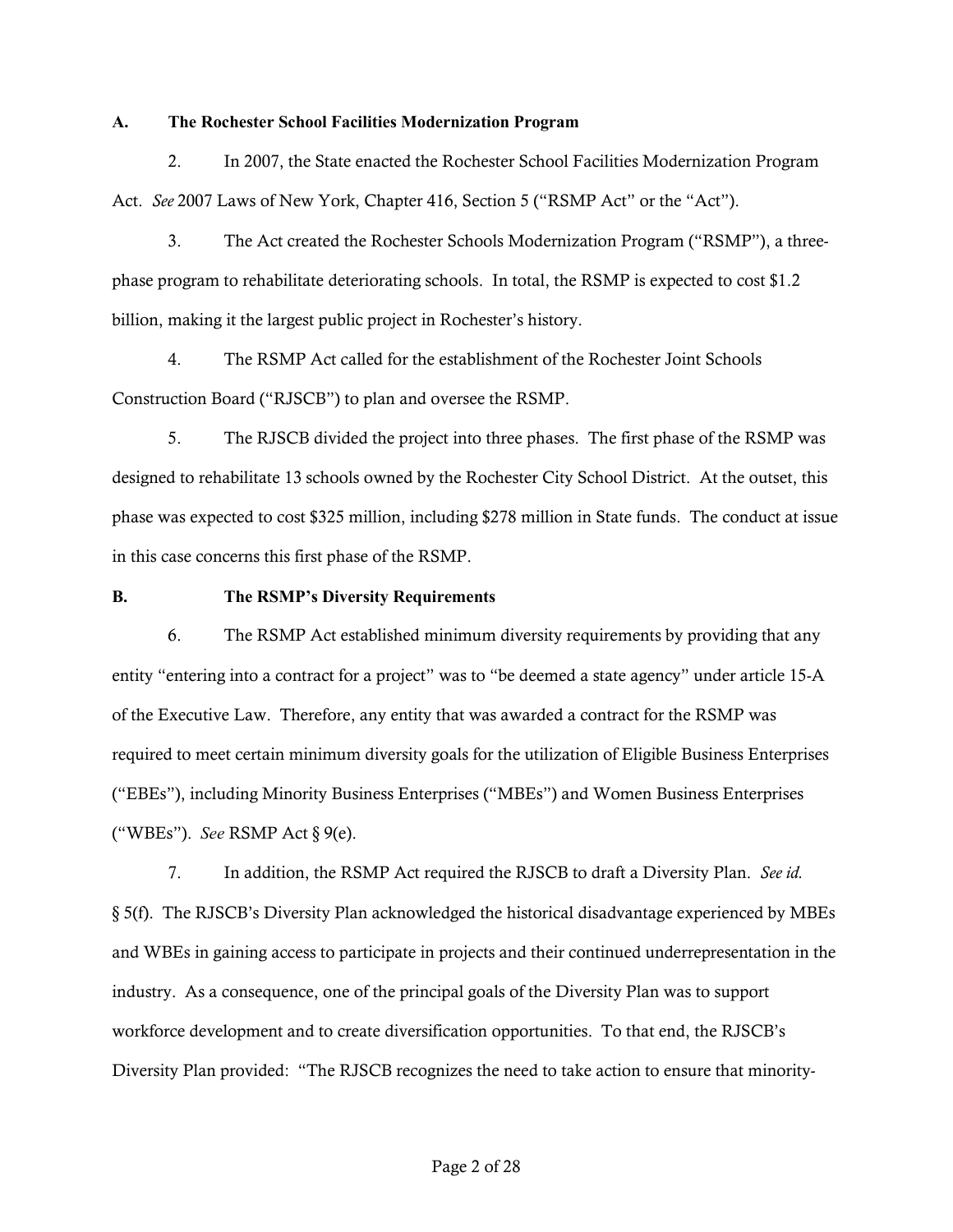owned business enterprises and minority and women employees are given the opportunity to participate in the performance of the contracts with the RJSCB."

8. The Diversity Plan required prime contractors to use best efforts to sub-contract 15% of their work to MBEs and 5% of their work to WBEs. The Diversity Plan also required prime contractors to demonstrate "Good Faith Efforts" in order to seek waivers in instances in which they were unable to meet the diversity goals. Good Faith Efforts were defined as "active and aggressive" actions by a contractor, established by the Diversity Plan, to meet its goals.

9. These diversity goals, as set forth in the Diversity Plan, were incorporated by reference into each prime contractor's contract.

10. In general, to meet these goals, prime contractors could claim credit for the full amount paid to sub-contractors for labor. Prime contractors could also claim 50% credit for purchasing supplies from a certified M/WBE supplier which "warehouses goods and materials" and provided a "commercially useful function."

11. The Diversity Plan defined "commercially useful function" as follows (with emphasis added):

> "Commercially Useful Function" shall mean the execution by an EBE that contracts with the [RJSCB], or subcontracts with another business enterprise that contracts with the [RJSCB], of a distinct element of the work of the contract by actually performing, managing, and supervising the work involved. A business enterprise that serves as a conduit for another business shall not be deemed to perform a commercially useful function. In determining whether an EBE prime or subcontractor is performing a commercially useful function, factors, including but not limited to the following, will be considered:

a. The nature and amount of work subcontracted;

b. Whether the EBE has the skill and expertise to perform work for which it has been certified…;

c. Whether the EBE actually performs, manages and supervises the work;

d. Whether the EBE intends to purchase commodities and/or services from a non‐EBE and simply resell same to the general or prime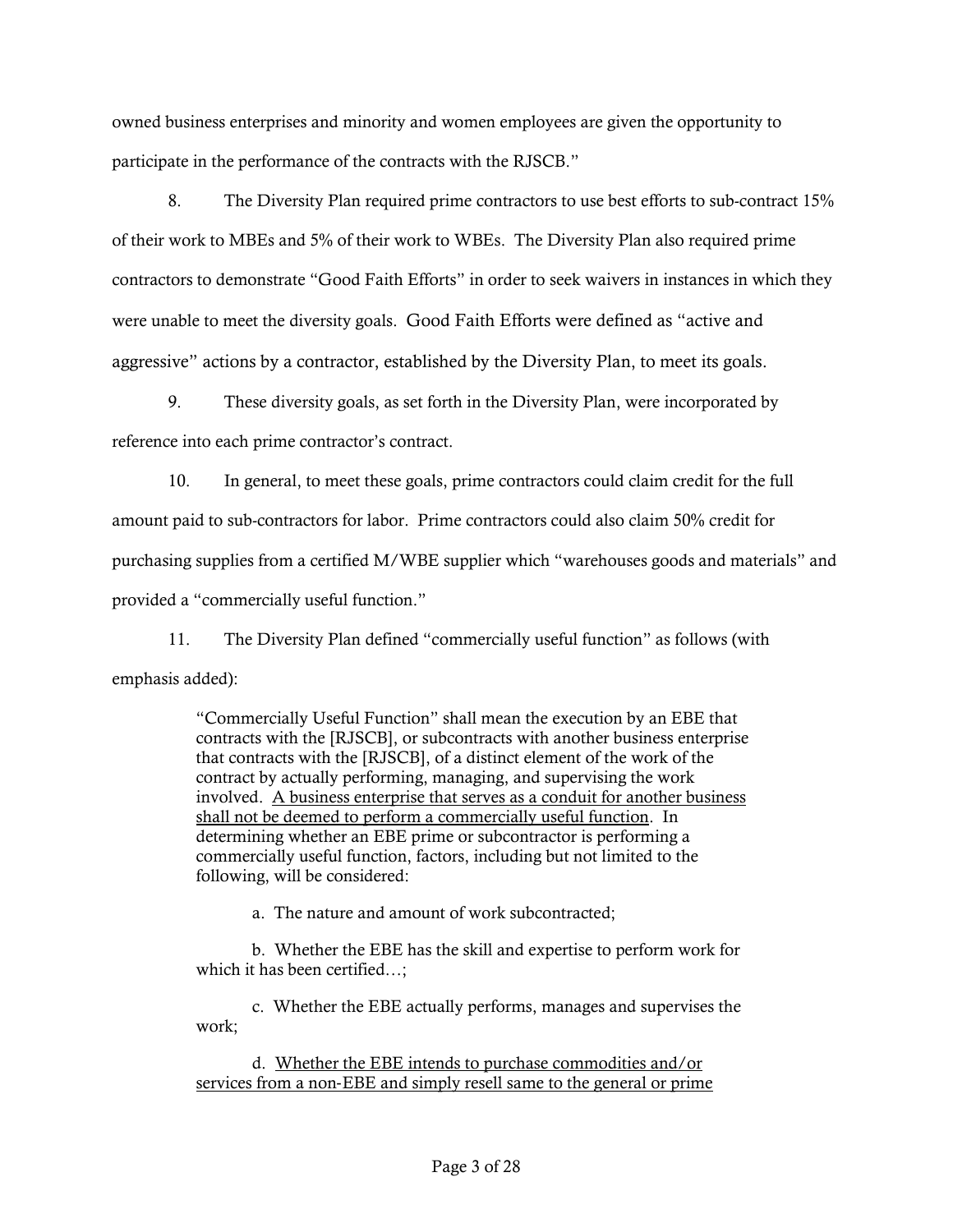bidder for the purpose of allowing those commodities and/or services to be counted toward assessment of a benchmark or fulfillment of a goal;

e. Standard industry practices relating to the use of the second tier subcontractors. Consistent with standard industry practices, an EBE subcontractor may enter into second tier subcontracts. If an EBE subcontractor subcontracts a significantly greater portion of the work of its subcontract to a non-EBE inconsistent with standard industry practices, the EBE subcontractor shall be presumed not to be performing a Commercially Useful Function.

12. Prime and sub-contractors certified compliance with the Diversity Plan through the submissions of various forms.

13. With their bids, prime contractors were required to submit a Contractor's Utilization Plan (DDP-1 form), which included a listing of the EBE subcontractors that the prime contractor intended to engage, the work that each EBE would perform, and the dollar value of the EBEs' subcontracts. The form included a signed certification that the prime contractor discussed the submission with the proposed EBE prior to submitting the bid: "the below signed, being an authorized representative of the bidding company, hereby certifies that the above information is accurate and has been discussed with the proposed M/WBE, SBE or DBE prior to the submission of the accompanying bid proposal."

14. After a contract was awarded to a prime contractor, the prime and the EBEsubcontractors were required to jointly submit a Letter of Intent to Perform (DDP-2 form). The completed form indicated the work to be performed by the EBE and the dollar amount of the contract.

15. Prime contractors were required to submit a monthly report (DDP-3A form) summarizing the amounts paid to each EBE and the current EBE utilization percentages.

16. Prime contractors were also required to submit monthly summaries of diversity participation (DDP-3 form). These summaries indicated the actual hours worked by minority and female employees.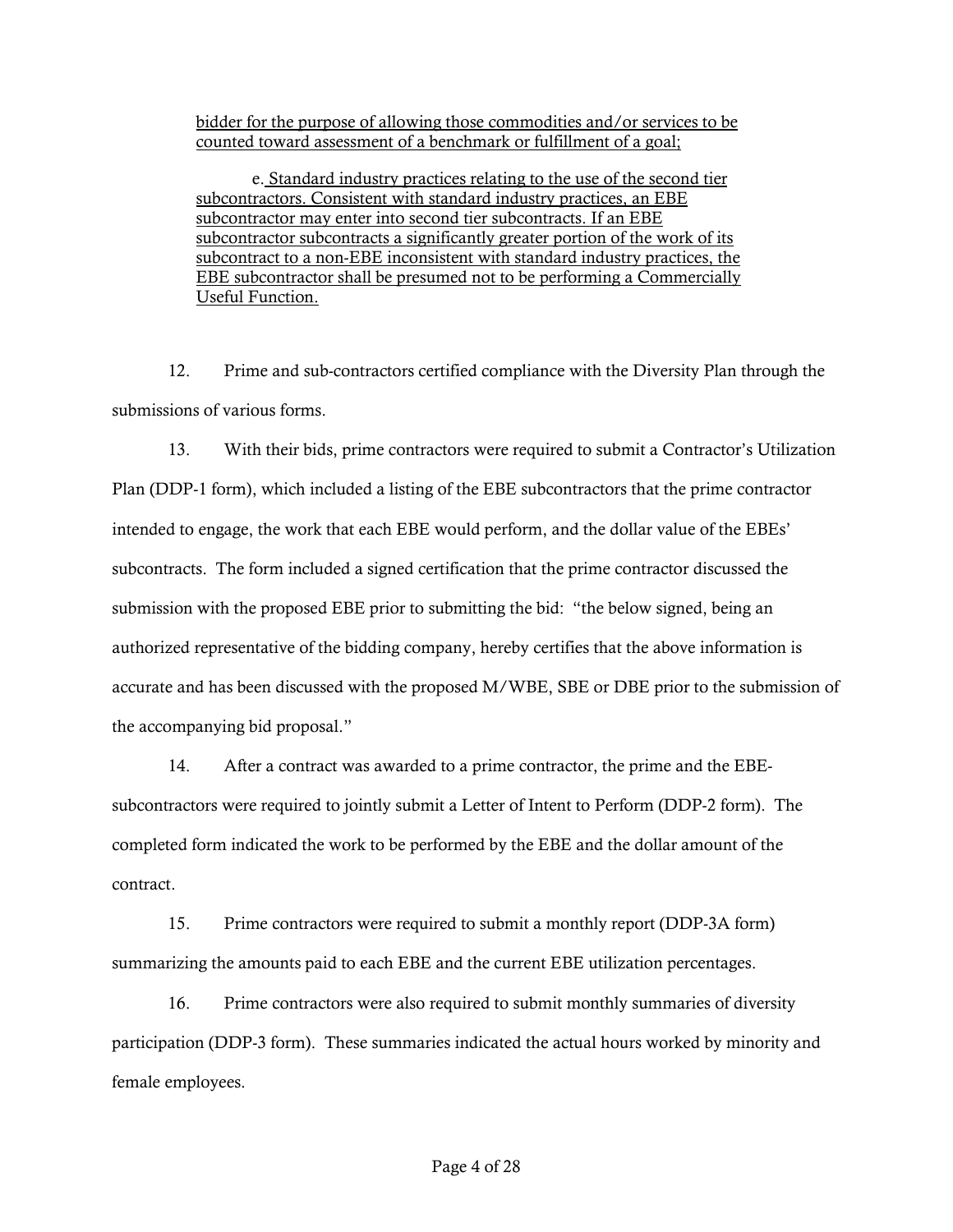### **C. Defendant The Pike Company**

17. Defendant The Pike Company is a New York corporation with a principal places of business in Rochester, New York. The Pike Company is a general (or "prime") contractor.

18. In 2012 and 2013, The Pike Company was awarded three prime contracts by the RJSCB to perform work in connection with the RSMP. The Pike Company's contracts, as explained above, bound it to comply with the Diversity Plan.

19. Contrary to the requirements of the Diversity Plan, and contrary to its signed certifications, The Pike Company engaged in supplies "pass-throughs," paying mark-ups to EBEs merely to pass payments and paperwork to other entities, instead of engaging EBEs for commercially useful functions with respect to those supplies.

20. In these pass-throughs, The Pike Company dealt directly with a product's manufacturer or supplier, negotiated a price, and received a quote for materials. Then, even though it had ordered the supplies directly from a non-EBE suppliers, it passed the orders through EBEs that were not certified as suppliers and later claimed credit for those EBEs' "work" on the project.

21. For example, The Pike Company submitted a bid for the Charlotte contract, certifying that Scott Construction would provide \$846,000 worth of "Doors, frames, and Hardware," in order to fulfill its EBE requirements. However, rather than retain Scott Construction to procure and provide the supplies, The Pike Company ordered \$754,786 worth of doors, frames, and hardware from Rochester Colonial, a non-EBE. The Pike Company directly sought quotes from Rochester Colonial, wrote up a purchase order, and placed the orders. A representative from Pike characterized this arrangement as creating "a [purchase order] that will be run through" Scott Construction. Further, without revealing it to the RJSCB or its ICO, Pike wrote a letter to Scott Construction, explicitly instructing Scott to subcontract \$754,786 worth of its \$846,000 contract to Rochester Colonial for all work in connection with these supplies. Nonetheless, the Pike Company certified to the RJSCB that Scott Construction was performing \$846,000 worth of work towards meeting its utilization goals under the Diversity Requirements.

Page 5 of 28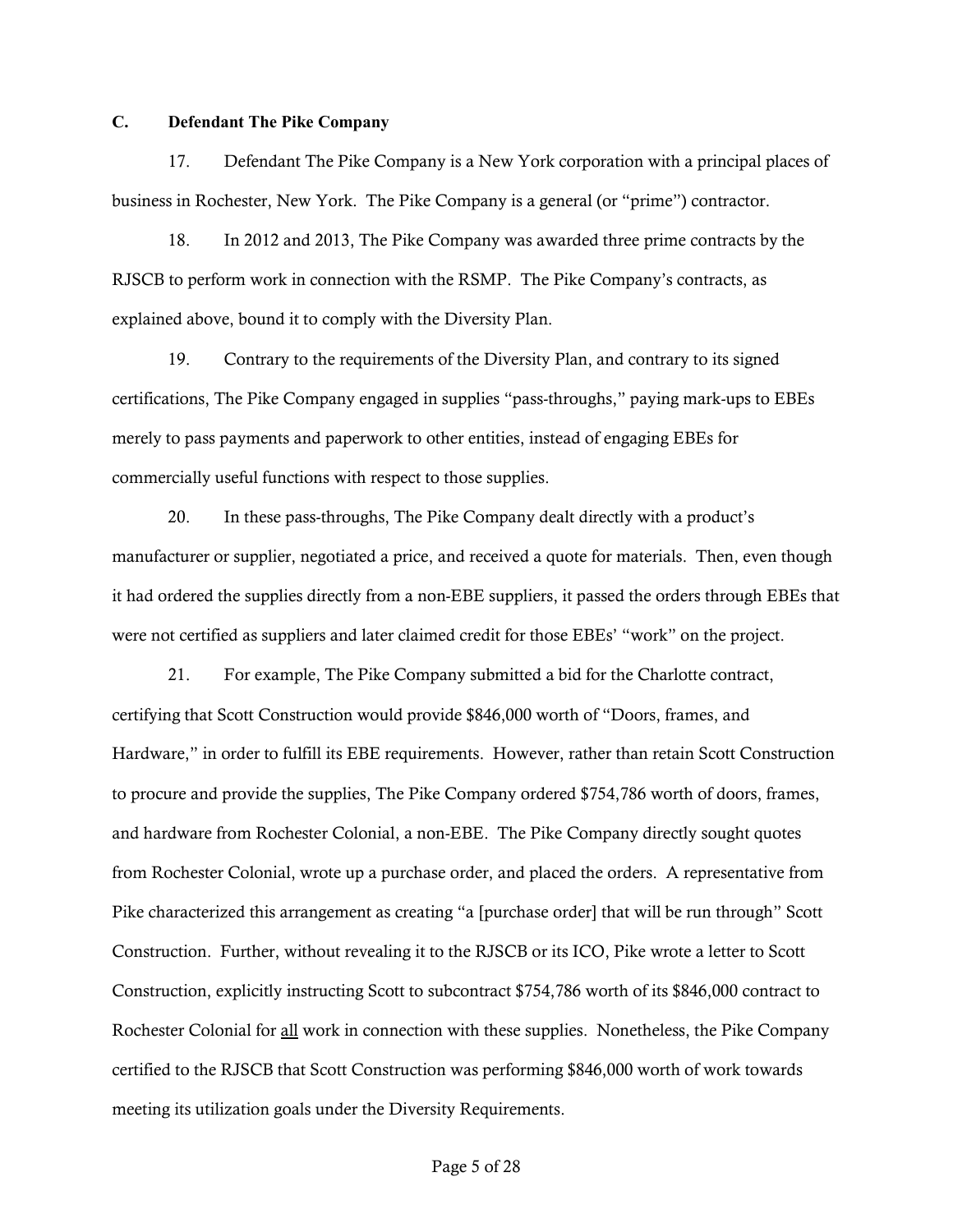<span id="page-5-0"></span>22. By participating in the foregoing activities, among others, The Pike Company (and the participating sub-contractors) undermined the State's legislative goals and mis-used taxpayer money. When, for example, The Pike Company claimed EBE credit for Scott Construction's passthrough, it deprived a legitimate MBE of the opportunity to perform \$754,786 worth of work on a legitimate subcontract.

#### RELIEF

WHEREAS, on or about June 24, 2014, Relator filed a *qui tam* action (the "Action") captioned *State of New York et al. ex rel. Belding v. The Pike Company et al.,* pursuant to the New York False Claims Act, N.Y. State Finance Law section 187 *et seq.* ("NYFCA"), alleging that Defendant knowingly presented, or caused to be presented, false or fraudulent claims for payment or approval; and

WHEREAS, the OAG thereafter commenced an investigation in connection with the allegations of the Relator's complaint in cooperation with and with substantial assistance from the RJSCB; and

WHEREAS, as a result of that investigation, the State contends that it has certain civil claims against Defendant under the NYFCA; and

WHEREAS, the State has an interest in ensuring the effective implementation of the Diversity Plan in order to provide equal opportunities to all New Yorkers and to promote a diverse workforce on public projects; and

WHEREAS, the State also contends that it has certain civil claims against Defendant under Section 63(12) of the Executive Law, which prohibits repeated or persistent fraudulent or illegal acts in the transaction of business; and

WHEREAS, to avoid the delay, uncertainty, inconvenience, and expense of protracted litigation of the above claims, the Parties have determined and hereby agree that settlement is in each of their best interests, and the OAG has agreed to accept the terms of the Agreement and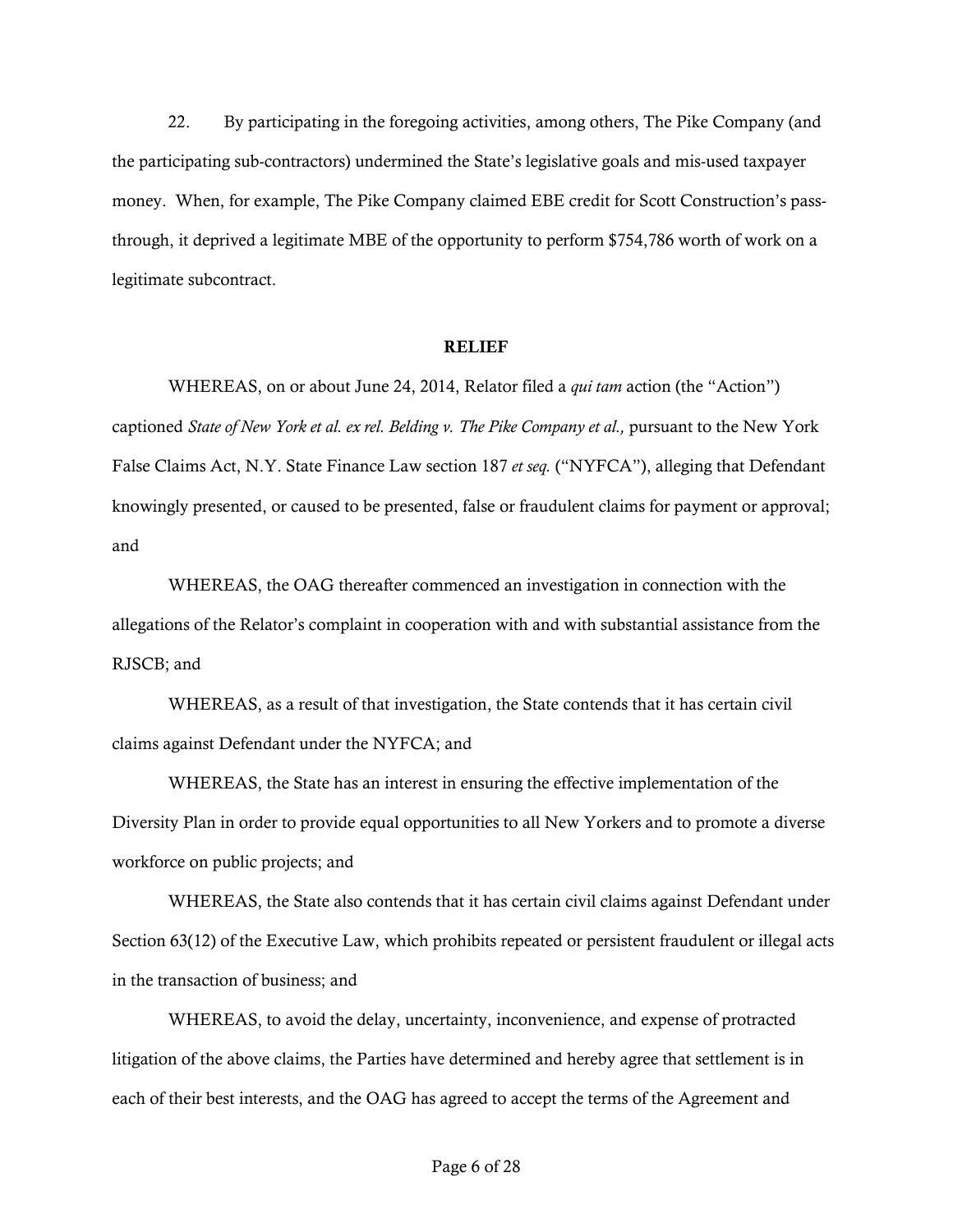discontinue its investigation that arose from the allegations of the complaint in the Action against Defendant; and

WHEREAS, this Agreement is made in compromise of disputed claims and is neither an admission of liability by Defendant nor a concession by the State that its claims are not well founded; and

WHEREAS, the Action remains under seal pursuant to an Order of the Supreme Court, Monroe County, dated June 25, 2014, which seal was lifted in part pursuant to an Order dated January 11, 2016, which permitted the Complaint to be revealed to Defendant such that the identity of the Relator is known to Defendant; and

WHEREAS, the seal in the Order of the Supreme Court, Monroe County, dated June 25, 2014, was partially lifted by Order dated January 10, 2017, for the limited purpose of permitting Relator to publicly disclose herself as such, remains otherwise in place;

NOW THEREFORE, in consideration of the mutual promises and obligations of the Agreement, the Parties agree fully and finally to settle this Action against Defendant and the OAG's investigation of Defendant pursuant to the Terms and Conditions below.

#### MONETARY RELIEF

23. Defendant will pay, in total, \$125,000 (the "Settlement Amount") in accordance with the terms of the payment set forth below to resolve the Action against Defendant and the OAG's investigation of Defendant. This amount represents all damages and penalties being recovered by the State, the Relator's share, *i.e.*, the share to which the Relator is entitled under New York State Finance Law § 190(6), as well as the State's attorneys' fees and costs.

24. On or before March 31, 2022, Defendant will pay the State a sum of \$100,000, (the "State's Share"). Defendant shall pay the State's Share by wire transfer pursuant to instructions provided by the Office of the Attorney General or by certified or bank check made out to the New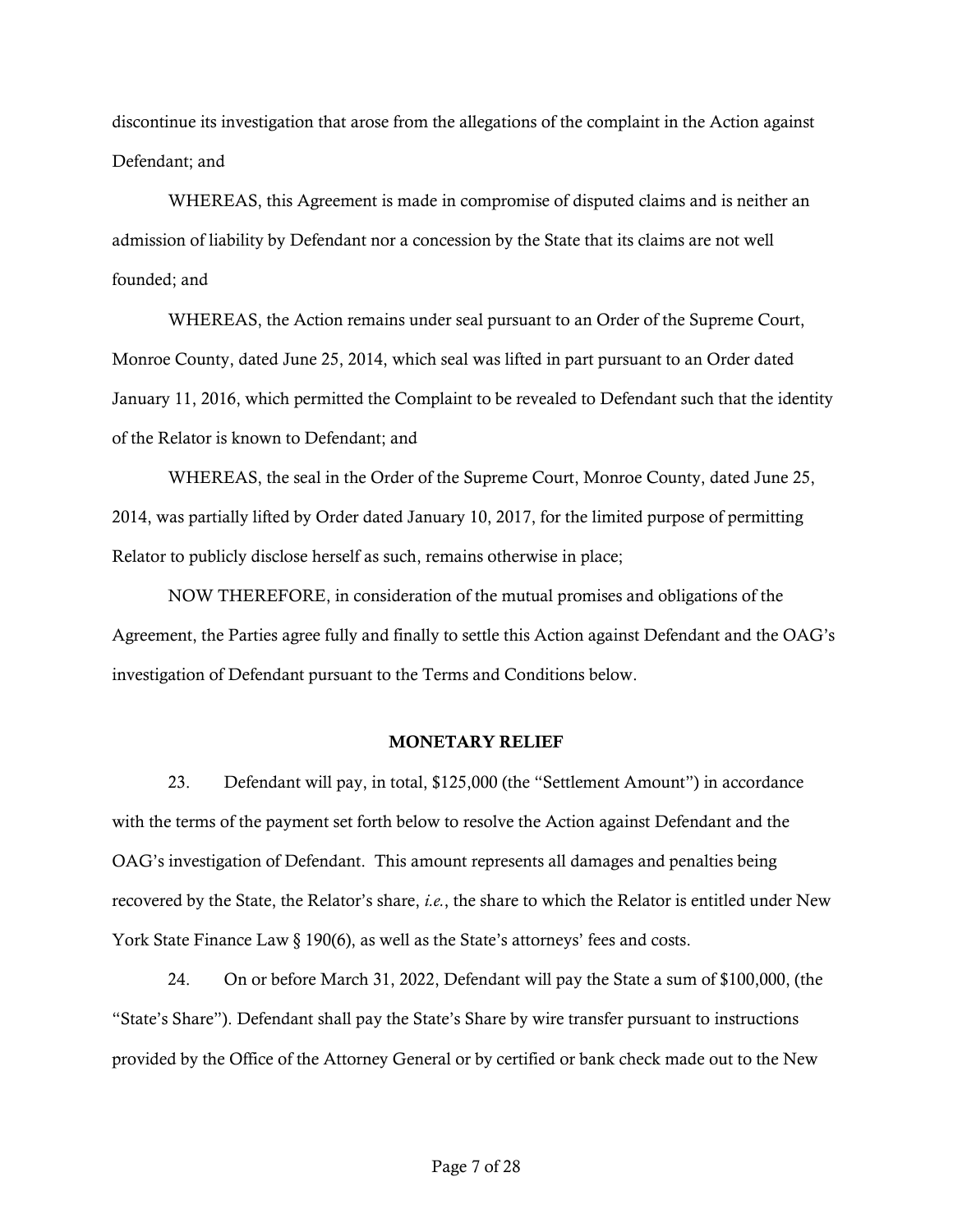York State Department of Law and forwarded to the Office of the Attorney General, Civil Rights Bureau, 28 Liberty St, New York, New York 10005, Attention: Sandra Pullman, Senior Counsel.

<span id="page-7-0"></span>25. On or before March 31, 2022, Defendant shall pay the Relator a sum of \$25,000 (the "Relator's Share"), the share to which the Relator is entitled under New York State Finance Law § 190(6). Defendant shall pay the Relator's Share by check or wire transfer to a trust account for Relator, through her counsel, in accordance with written instructions to be provided by her counsel.

#### COMPLIANCE WITH THE LAW

26. The terms, conditions, and agreements described in Paragraphs 27 to 47 are hereinafter referred to as the "Remedial Measures."

27. Defendant agrees to comply fully with the New York False Claims Act, State Finance Law §§ 187 *et seq*., the New York Executive Law § 63(12), and New York State Human Rights Law, N.Y. Exec. L. 296.

28. To the extent that Defendant works on the RSMP in the future:

(a) Defendant agrees to comply fully with the obligations, terms and conditions of the RSMP's Diversity Plan in effect at the time. Further, Defendant specifically agrees to ensure that every EBE it utilizes to meet the Diversity Plan's utilization goals performs a "commercially useful function," as defined by the Diversity Plan.

(b) Under no circumstances shall Defendant claim credit for the utilization of an EBE that does not perform a "commercially useful function," as defined by the Diversity Plan, where the EBE merely hires a third-party to perform labor at the job site.

(c) Under no circumstances shall Defendant claim credit for the utilization of any EBE, whether certified as a supplier or not, which is acting as a Conduit.

(d) For the purposes of this Agreement, acting as a "Conduit" shall be defined, per the Diversity Plan, as "a business that purchases goods or services that are not normally purchased or sold as part of its daily business from another business for the sole purpose of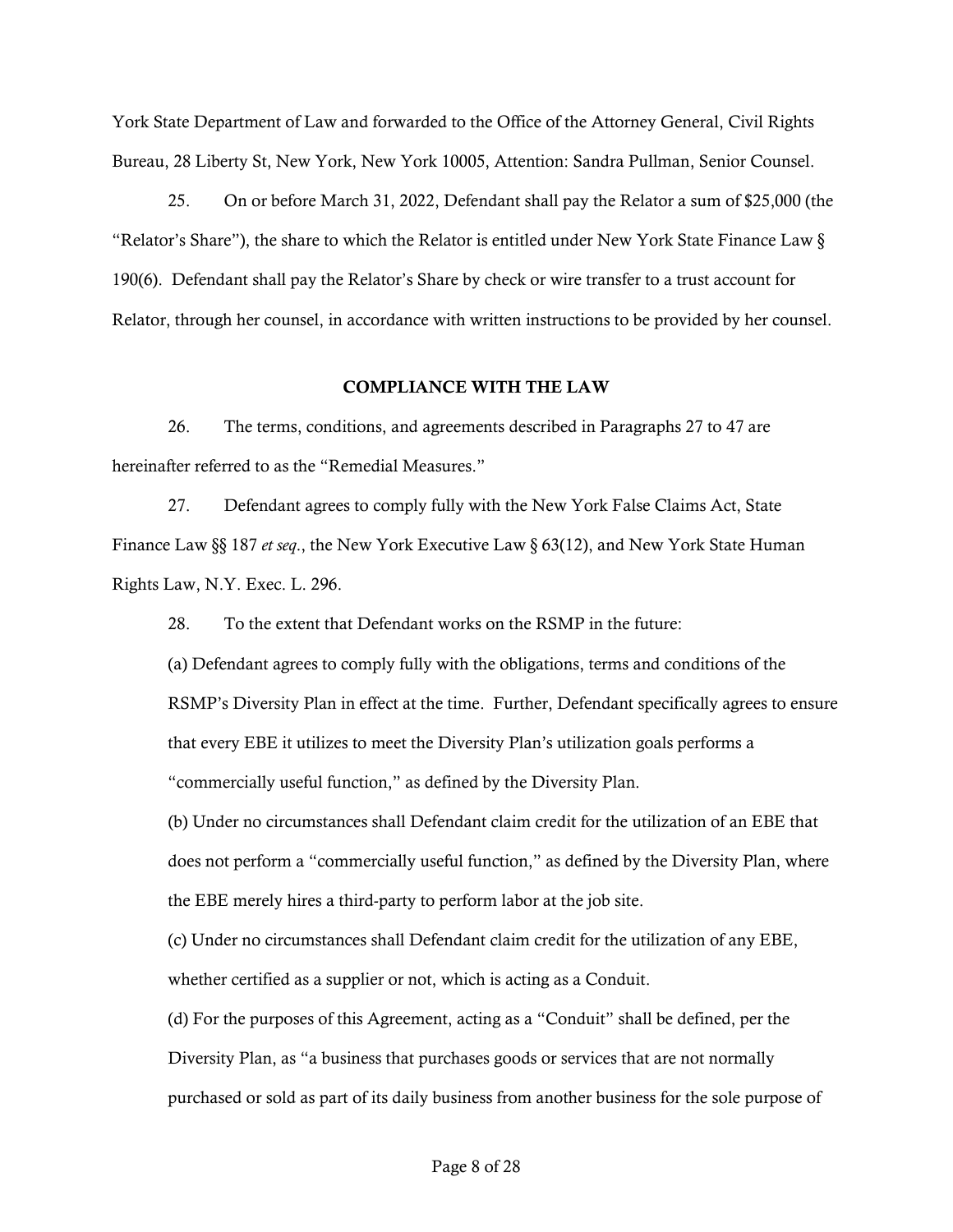resale to the [RJSCB] or a contractor doing business with the [RJSCB]" (unless there is a different definition in the Diversity Plan in effect at the time).

(e) Defendant agrees to use its best efforts to meet the goals of the Diversity Plan in accordance with the rules set out by the RJSCB.

(f) Defendant agrees that, if it is unable to meet the Diversity Plan goals despite its best efforts, it will seek a waiver from the RJSCB pursuant to the requirements of the Diversity Plan. Simultaneously with submitting the request for a waiver, Defendant shall inform the OAG of its failure to meet the Diversity Plan goals, identify what efforts it has taken to meet the Diversity Plan goals, and provide OAG with a full and complete copy of the application.

29. The OAG may take steps to monitor Defendant's compliance with this Agreement, including but not limited to requiring on-site compliance visits, or using investigators to obtain information about Defendant's compliance with EBE participation goals and requirements.

30. Defendant shall promptly report to the OAG any requests by EBEs to engage in fraud in violation of the NYFCA, New York Executive Law § 63(12) and/or the Diversity Plan including, but not limited to, offers to sub-contract labor to non-EBE businesses, to serve as Conduits for non-EBE businesses, or to otherwise attempt to meet the Diversity Plan goals without adding any "commercially useful function," as defined in the Diversity Plan.

#### POLICY REVISIONS

<span id="page-8-1"></span>31. Within 30 days of the Effective Date, Defendant will develop and implement a Policy, subject to the OAG's and the RJSCB's joint review, and the OAG's approval, that ensures compliance with New York State EBE requirements. This Policy shall include, but not be limited to, requiring:

> <span id="page-8-0"></span>(a) certain actions to be completed and documented prior to submitting a DDP-1 form for the RSMP, and prior to submitting any similar form on any other project that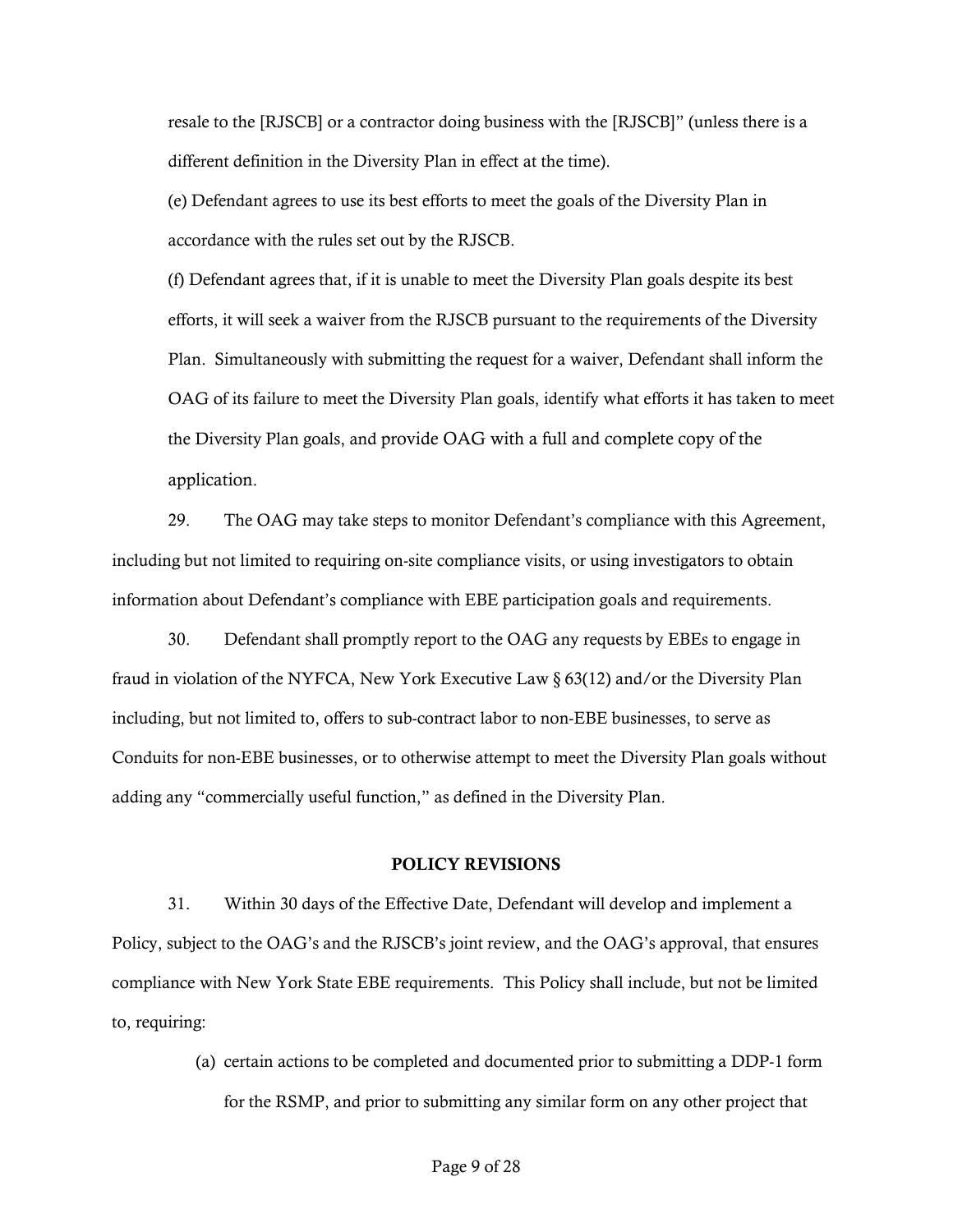includes diversity (or similar compliance) requirements with the State, its agencies, divisions, political subdivisions, entities, municipalities or other local entities (collectively, "Public Projects"), including:

- (i) soliciting bids from EBEs;
- (ii) requesting information about the work each EBE would perform; and
- (iii) confirming the availability of EBEs;
- (b) the completion of a document prior to submitting a DDP-2 form for the RSMP, and prior to submitting any similar form on any other Public Projects, which provides a detailed description of the work to be performed by each EBE, its scope, its pricing, and the estimated dates of performance;
- (c) the completion of a document prior to submitting a DDP-3A form, providing a detailed description of the work performed by the EBE being claimed on the form;
- <span id="page-9-0"></span>(d) payment to be made to every EBE sub-contractor within 10 days of Defendant's receipt, from the RSMP, or other Public Project developer, owner, or similar, of the funds intended to pay for that portion of the EBE sub-contractor's work; and
- (e) the retention of all underlying documents supporting the performance of the requirements in Sub-Paragraphs [31\(a\)](#page-8-0)[-\(d\).](#page-9-0)

#### **COMPLAINTS**

32. On future RSMP or other Public Projects, Defendant shall make comment cards available to EBEs with which it works, from which it solicits bids, or from which it receives inquiries about participation in future RSMP or other Public Projects ("Comment Cards").

33. The Comment Cards shall provide space for EBEs to give feedback about their work with Defendant on the future RSMP or other Public Project and ask the EBE to identify its name and contact information, if desired. The Comment Cards shall be addressable to Defendant, to the RJSCB, or to the OAG, at the EBE's discretion.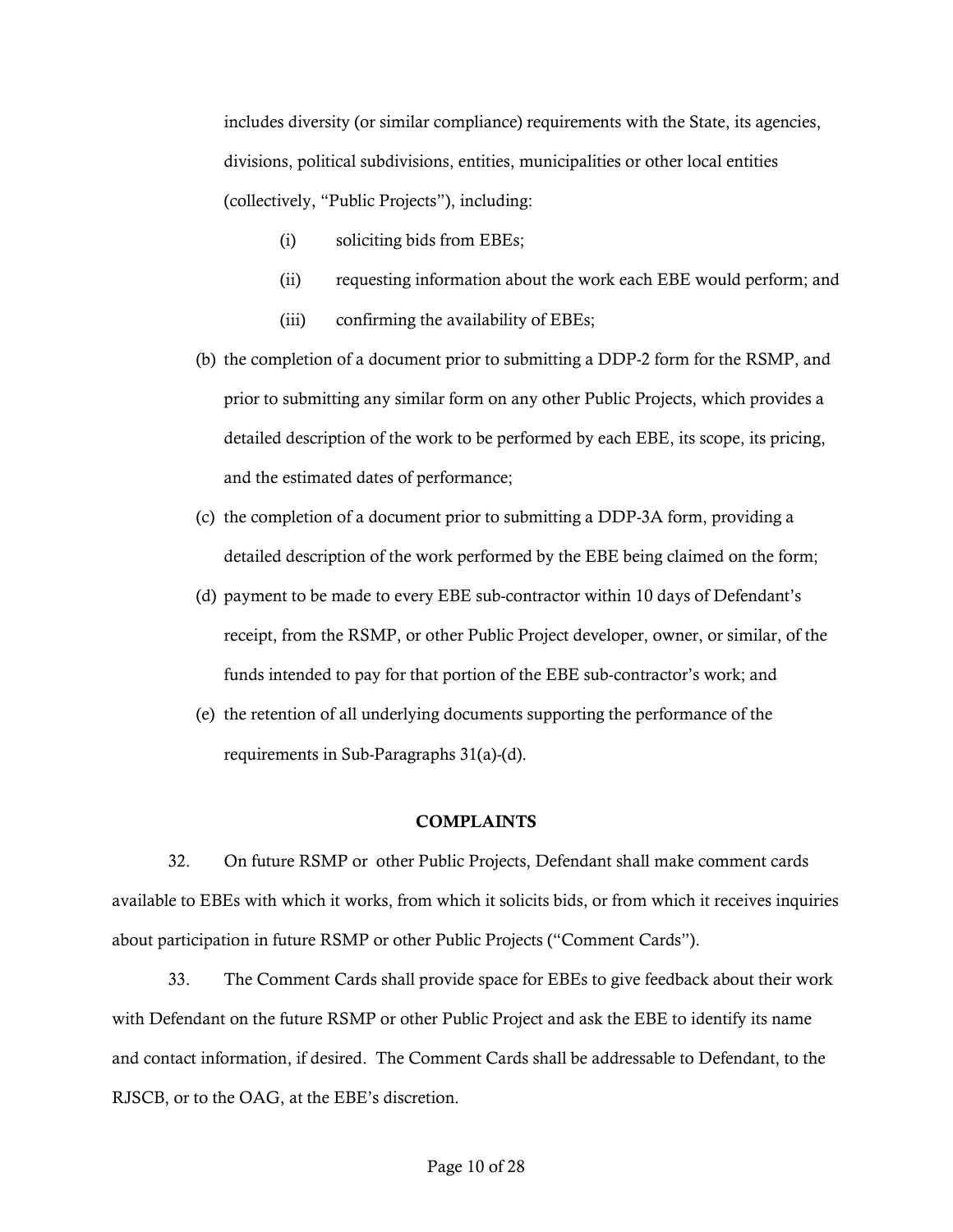34. Defendant shall make the Comment Card design available to the OAG and the RJSCB for review and change before finalizing and printing the Comment Cards.

35. Within five days of receiving a Comment Card, Defendant shall provide a copy, by the means described in Paragraph 74, to the person named in Paragraph 75 as a representative of the OAG's Civil Rights Bureau and to the RJSCB's Independent Compliance Officer ("ICO") or, in the absence of a duly appointed ICO, the person named in Paragraph 75 as a representative of the RJSCB.

<span id="page-10-0"></span>36. If any Comment Card contains an allegation that Defendant has violated, or conspired to violate, the NYFCA, the Executive Law, the RSMP's Diversity Plan, or any other Public Project's diversity plan, Defendant will immediately notify the OAG and the RJSCB, investigate the allegation, provide a summary of its findings to the OAG and the RJSCB, and propose to the OAG and the RJSCB any remedial measures necessary to address the allegation. Once approved by the OAG, Defendant shall implement the proposed remedial measures within five days.

#### TRAINING

37. Within 120 days of the Effective Date, all principals, officers, and project managers of Defendant, and all of Defendant's employees and agents who participate in hiring, engaging subcontractors, and the bidding process, or are otherwise involved with compliance with the Diversity Plan, or other Public Projects' diversity requirements, shall attend a training program which covers compliance with the NYFCA, the RSMP's Diversity Plan, and Article 15-A of the Executive Law, and which is conducted by a qualified instructor, at the sole expense of Defendant. In addition, during the term of this Agreement, any new employee, principal, or agent of Defendant who participates in hiring, engaging subcontractors, and the bidding process, or are otherwise involved with compliance with the Diversity Plan shall, within 30 days after the date he or she commences an employment, principal, or agency relationship with Defendant, attend a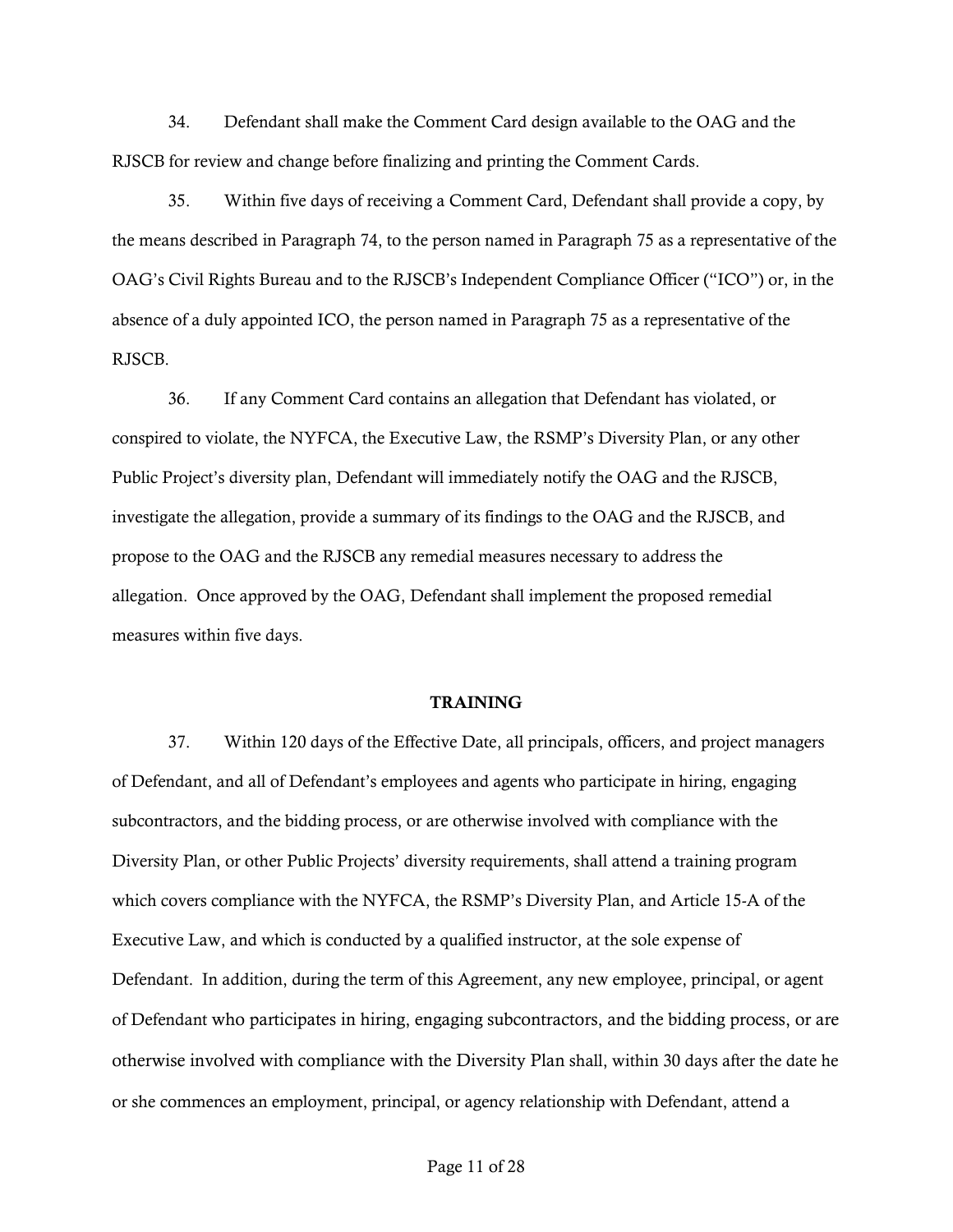training program which covers compliance with the NYFCA, the RSMP's Diversity Plan, and Article 15-A of the Executive Law, and which is conducted by a qualified instructor, at the sole expense of Defendant. The selection of the instructor shall be subject to the review and approval by the OAG.

38. Defendant shall invite all EBEs with which it has worked on the RSMP, or with which it anticipates it may work in the future, to attend this training.

39. The training program shall include a review of the policies developed pursuant to Paragraphs [31](#page-8-1) of this Agreement, as well as all the documents required to be completed and maintained thereunder.

40. Defendant shall provide to the OAG a certification from the training provider.

<span id="page-11-1"></span><span id="page-11-0"></span>41. Defendant shall certify in writing to the OAG and the RJSCB that all principals, employees, and agents of Defendant who participate in hiring, engaging subcontractors, and the bidding process, or are otherwise involved with compliance with the Diversity Plan have attended the training, using the Training Acknowledgment Form, attached as Exhibit A.

#### RECORD KEEPING AND REPORTING

- 42. Defendant shall maintain the following information:
	- (a) the new policy pursuant to Paragraph [31](#page-8-1) of this Agreement, copies of all forms and documents required to be completed thereunder, and copies of all supporting documentation;
	- (b) copies of all forms DDP-1, DDP-2, DDP-3, and DDP-3A, and all similar forms required by other Public Projects;
	- (c) all certified payrolls of Defendant and its sub-contractors;
	- (d) copies of all Comment Cards returned to Defendants;
	- (e) all documents related to any investigation conducted pursuant to Paragraph [36;](#page-10-0)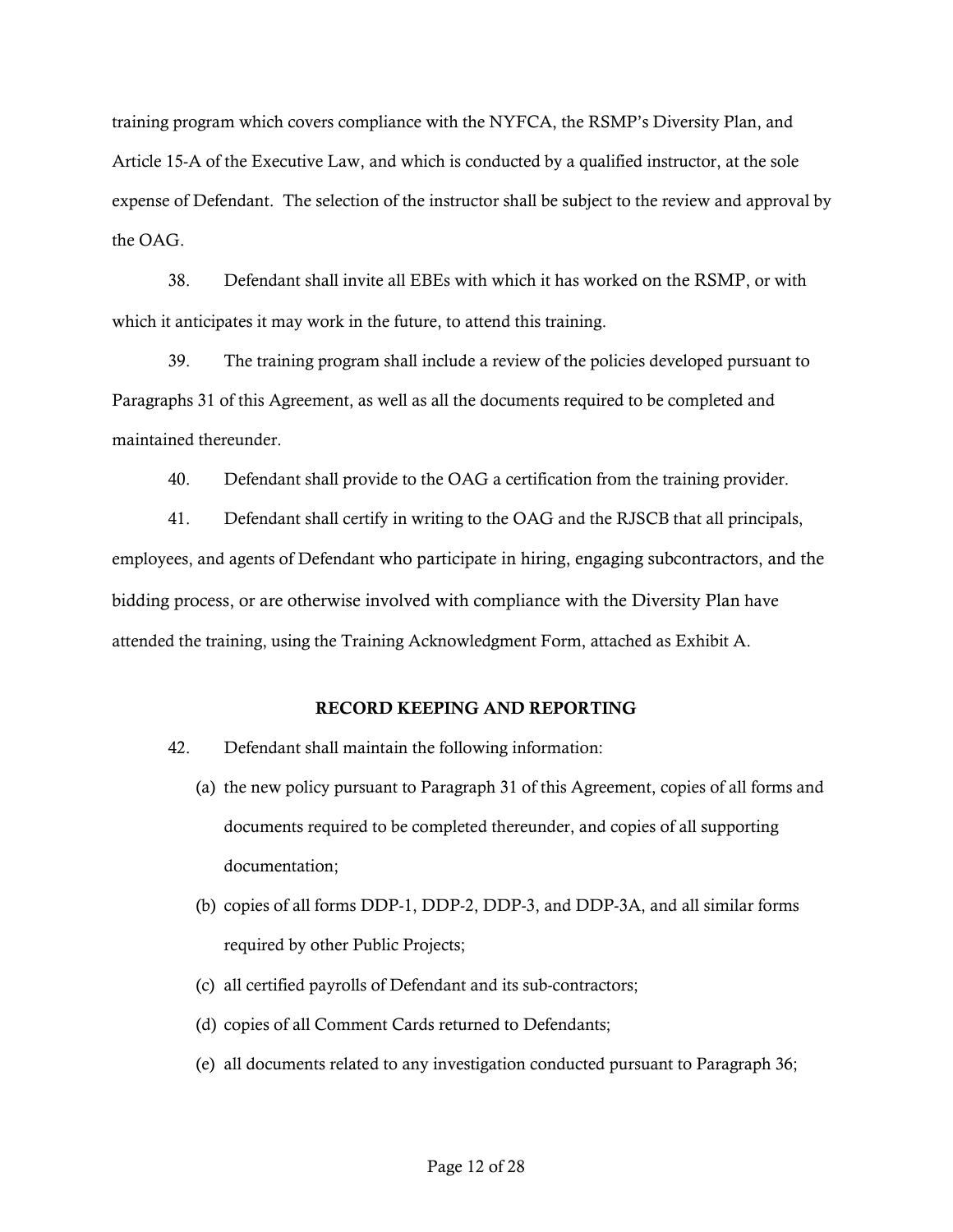- (f) the executed training provider and attendance forms, pursuant to Paragraphs [40](#page-11-0)[-41;](#page-11-1) and
- (g) all correspondence with EBEs, the ICO, and the RJSCB about EBE participation in the RSMP and compliance with the Diversity Plan.

43. Defendant shall prepare reports and provide them to the OAG and the RJSCB at the close of each of the six reporting periods. The first reporting period shall begin on the Effective Date and end six months thereafter. The remaining reporting periods shall begin at the close of the prior reporting period and end six months thereafter. The reports shall contain the following information:

- (a) the names of all EBEs used during the reporting period, a description of the work that each EBE performed, and the amount paid to each EBE;
- (b) copies of the documents required to be maintained pursuant to Paragraphs 42; and
- (c) any issues raised by the ICO or reported to the ICO concerning Defendant's compliance with the Diversity Plan.

#### **SCOPE**

44. The Pike Company shall perform the Remedial Measures for a period of three years from the Effective Date, except that the OAG may, in its sole discretion, extend the term of the period in which the Remedial Measures are to be performed upon a good-faith determination that Defendant has not complied with this Agreement. Before making such a determination, the OAG will discuss any issues with Defendant and attempt to resolve them in good faith.

45. The obligations set forth in the Remedial Measures shall apply to all future phases of the RSMP. All references to the Diversity Plan shall be construed to include any diversity plan adopted by the RJSCB for any future phase of the RSMP.

46. The obligation to perform the Remedial Measures binds Defendant and any other business entities that its principals may hereafter form or control in the future.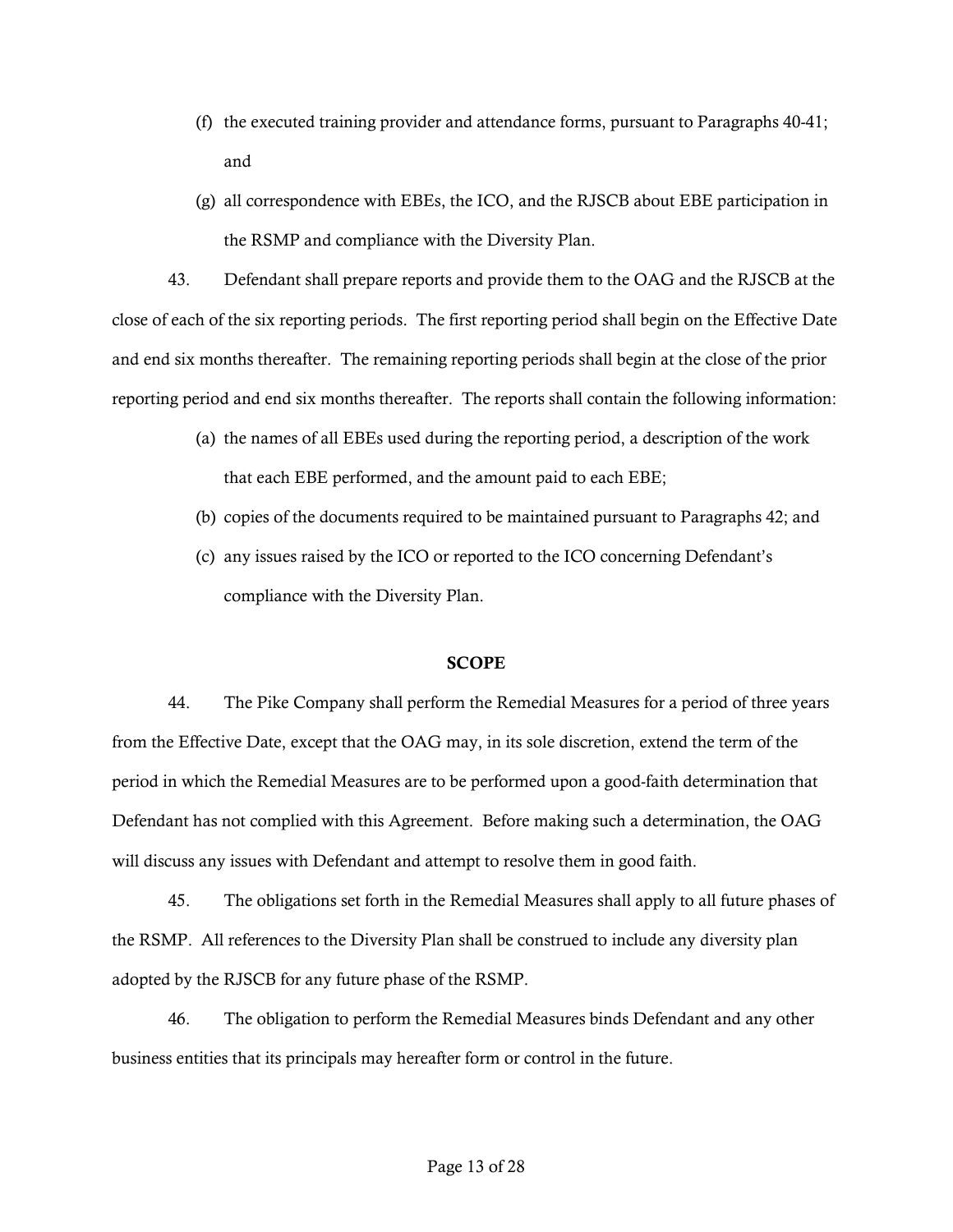47. To the extent not already provided under this Agreement, Defendant agrees to, upon request by the OAG, provide all documentation and information necessary for the OAG to verify compliance with this Agreement.

#### DISMISSAL AND RELEASES

48. Subject to the exceptions set forth in this Agreement, and in consideration of the obligations of Defendant as set forth in this Agreement, Relator and the State, within 30 days after the Effective Date, shall file, pursuant to CPLR 3217(a), a Notice of Discontinuance of the *qui tam*  action with respect to Defendant.

49. Subject to the exceptions in the next Paragraph, in consideration of the obligations of Defendant set forth in this Agreement, conditioned upon the full payment by Defendant of the Settlement Amount and subject to Paragraphs [55](#page-15-0) to 57 herein (concerning, among other things, bankruptcy proceedings commenced within 91 days of the Effective Date of this Agreement or any payment to the State under the Agreement, whichever is later), the State releases Defendant from any civil or administrative monetary claim the State has or may have for the OAG Findings under the New York False Claims Act, N.Y. State Fin. Law §§ 187, *et seq*. and Section 63(12) of the Executive Law.

50. In consideration of the obligations of Defendant in this Agreement, conditioned upon the full payment by Defendant of the Settlement Amount and the Relator's Share, and subject to Paragraphs [55](#page-15-0) to 57 herein (concerning, among other things, bankruptcy proceedings commenced within 91 days of the Effective Date of this Agreement or any payment to the State under the Agreement, whichever is later), Relator, for herself, and for her heirs, personal representatives, legal representatives, successors, attorneys, agents, and assigns, releases Defendant from any claim that Relator may have against Defendant for the OAG Findings under the New York False Claims Act, N.Y. State Fin. Law §§ 187, *et seq*., and any claims that Relator asserted or may properly have asserted in the complaint which Relator filed in the Action.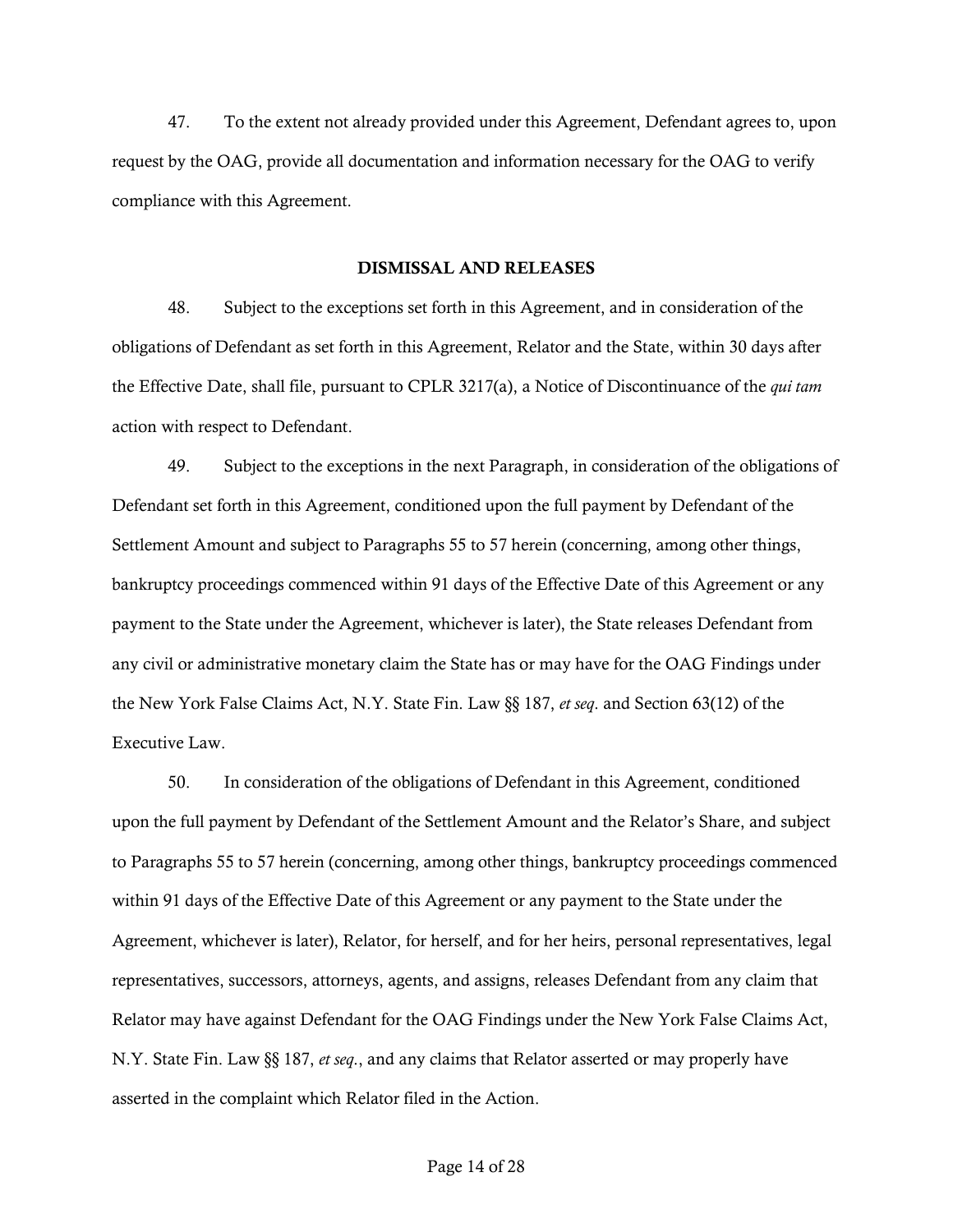51. Defendant fully and finally releases the State, its agencies, divisions, political subdivisions, entities, officials, officers, employees, servants, attorneys, representatives, and agents from any rights, claims, remedies, expenses, debts, liabilities, demands, obligations, costs, damages, injuries, actions, and causes of action of any nature (including, but not limited to, claims for attorney's fees, costs, and expenses of every kind and however denominated) that Defendant has asserted, could have asserted, or may assert in the future against the State, its agencies, divisions, political subdivisions, entities, officials, employees, servants, attorneys, representatives, agents, and/or employees, related to the OAG Findings and the State's investigation and prosecution thereof.

52. Upon the filing of the Notice of Discontinuance of the *qui tam* action with respect to Defendant, Defendant fully and finally releases, waives, and discharges Relator, her heirs, personal representatives, legal representatives, successors, attorneys, agents, and assigns from any rights, claims, remedies, expenses, debts, liabilities, demands, obligations, costs, damages, injuries, actions, and causes of action of any nature (including, but not limited to, claims for attorney's fees, costs, and expenses of every kind and however denominated) that Defendant has asserted, could have asserted, or may assert in the future against the Relator, her heirs, personal representatives, legal representatives, successors, attorneys, agents, and assigns, related to the OAG Findings and Relator's and the State's investigations and prosecution concerning the Action.

53. Relator, and each of her heirs, personal representatives, legal representatives, successors, attorneys, agents, and assigns, will not object to this Agreement and agrees and confirms that this Agreement is fair, adequate, and reasonable under all the circumstances, pursuant to New York State Finance Law  $\S 190(5)(b)(ii)$ . Conditioned upon receipt of the full Relator's Share as provided in Paragraph [25](#page-7-0) pertaining to the Relator's share, the Relator, individually, and for Relator's heirs, personal representatives, legal representatives, successors, attorneys, agents, and assigns, fully and finally releases, waives, and forever discharges the State and its agencies, divisions, political subdivisions, entities, officials, officers, employees, attorneys, representatives, and agents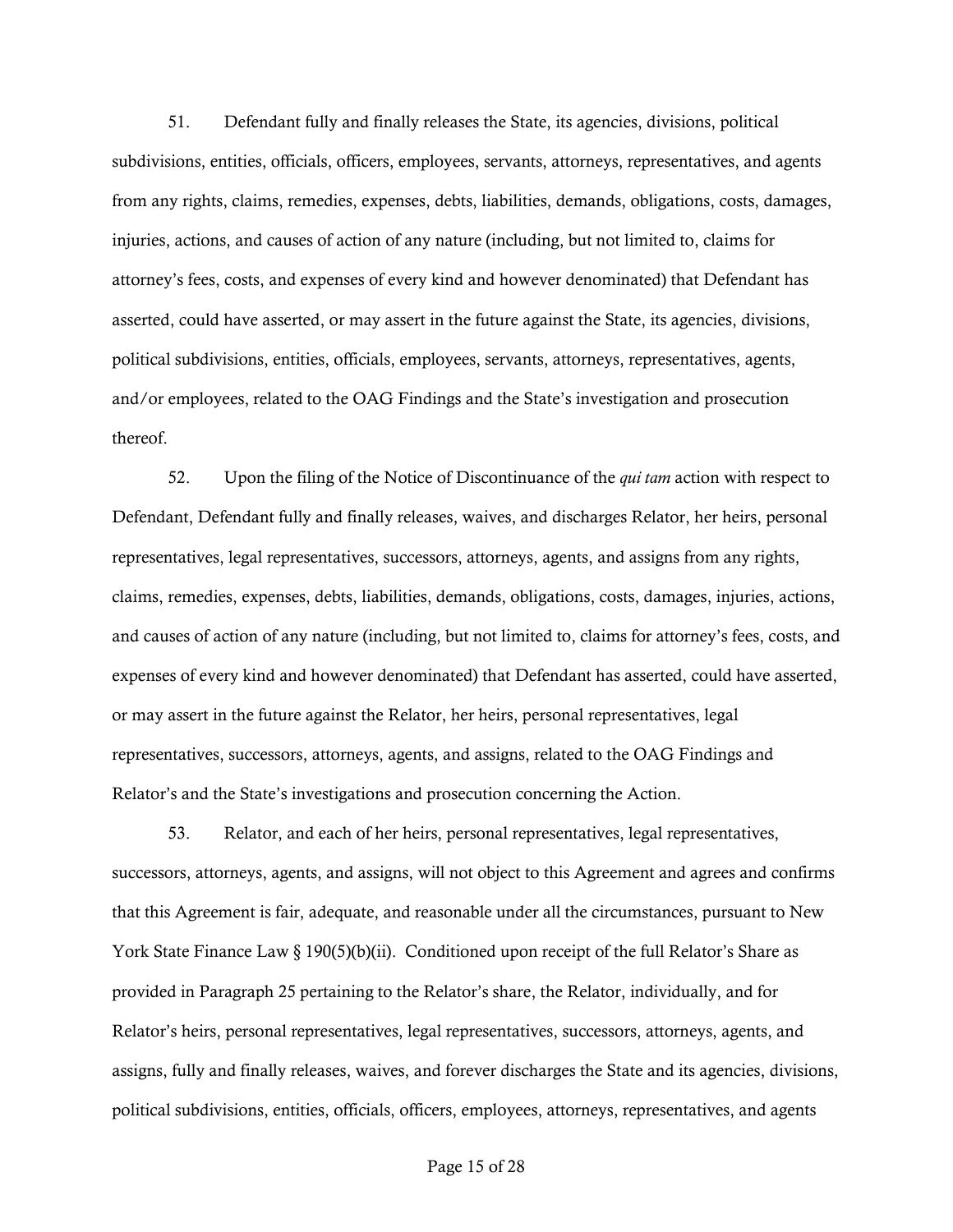from any and all rights, claims, remedies, expenses, debts, liabilities, demands, obligations, costs, damages, injuries, actions, and causes of action of any nature, that Relator has asserted, could have asserted, or may assert in the future against the State, arising out of the filing of the Action or from any other claim for a share of the settlement proceeds related to Defendant. Relator accepts the payment described in Paragrap[h 25](#page-7-0) in full settlement of any claims Relator may have against the State under this Agreement or as a result of the Action with respect to Defendant. This Agreement does not resolve or in any manner affect any claims the State has or may have against Relator arising under state tax laws, or any claims arising under this Agreement.

54. Upon the filing of the Notice of Discontinuance of the *qui tam* action with respect to Defendant, the State fully and finally releases, waives, and forever discharges Relator, her heirs, personal representatives, legal representatives, successors, attorneys, agents, and assigns from any claims related to the Action with respect to Defendant.

#### **BANKRUPTCY**

<span id="page-15-0"></span>55. If within 91 days of the Effective Date of this Agreement or of any payment made under this Agreement, Defendant, a representative of Defendant, or a third party commences any case, proceeding, or other action under any law relating to bankruptcy, insolvency, reorganization, or relief of debtors (a) seeking to have any order for relief of its or their debts, or seeking to adjudicate Defendant as bankrupt or insolvent; or (b) seeking appointment of a receiver, trustee, custodian, or other similar official for Defendant or for all or any substantial part of its assets, Defendant agrees as follows:

> (a) Defendant's obligations under this Agreement may not be avoided pursuant to 11 U.S.C. § 547 or other law, and Defendant shall not argue, allege any defense, or otherwise take the position in any such case, proceeding, or action that: (i) its obligations under this Agreement may be avoided under 11 U.S.C. § 547; (ii) it was insolvent at the time this Agreement was entered into, or became insolvent as a result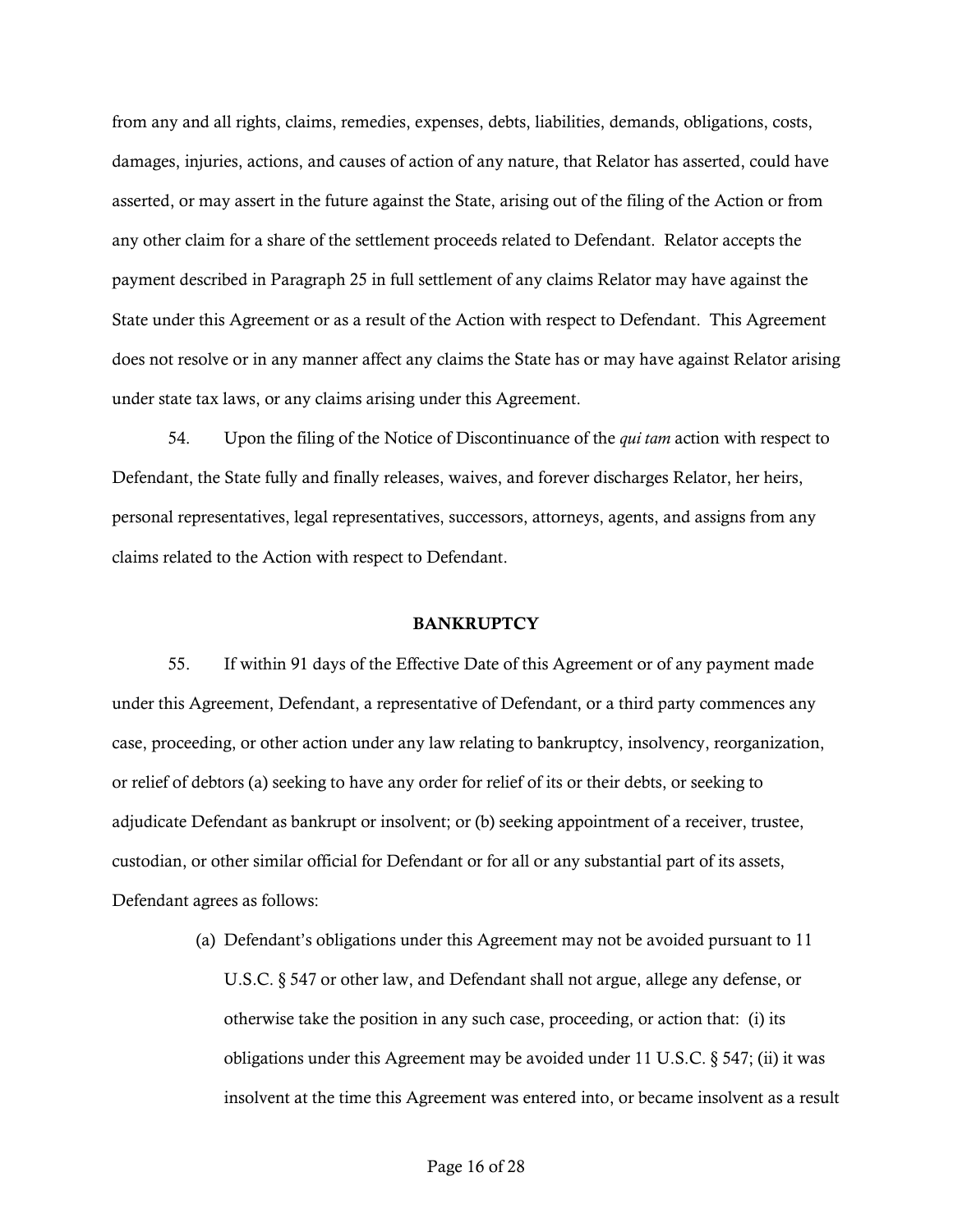of the payment of the Settlement Amount; or (iii) the mutual promises, covenants, and obligations set forth in this Agreement do not constitute a contemporaneous exchange for new value given to Defendant.

(b) If Defendant's obligations under this Agreement are avoided for any reason, or payments made are recouped, clawed back, or otherwise required to be repaid in any proceeding, including, but not limited to, through the exercise of a trustee's avoidance powers under the Bankruptcy Code, the State or Relator, as the case may be, at its sole option, may rescind the releases, waivers and discharges in this Agreement given by the State or Relator, as the case may be, to Defendant, and bring any civil and/or administrative claim, action, or proceeding against Defendant for the claims that would otherwise be covered by such releases provided above, and Defendant agrees that (i) any such claims, actions, or proceedings brought by the State or the Relator, as the case may be, are not subject to an "automatic stay" pursuant to 11 U.S.C.  $\S 362(a)$  as a result of the action, case, or proceedings described in the first clause of this Paragraph, and Defendant shall not argue or otherwise contend that the State's or Relator's claims, actions, or proceedings are subject to an automatic stay; (ii) it shall not plead, argue, or otherwise raise any defenses under the theories of statute of limitations, laches, estoppel, or similar theories, to any such civil or administrative claims, actions, or proceedings that are brought by the State or the Relator, as the case may be, within 60 calendar days of written notification to Defendant that such releases have been rescinded pursuant to this Paragraph, except to the extent such defenses were available on the Effective Date of the Agreement; and (iii) the State or the Relator, as the case may be, has a valid claim against Defendant in the amount of treble damages plus penalties under the New York False Claims Act, and may pursue its claim in the case, action, or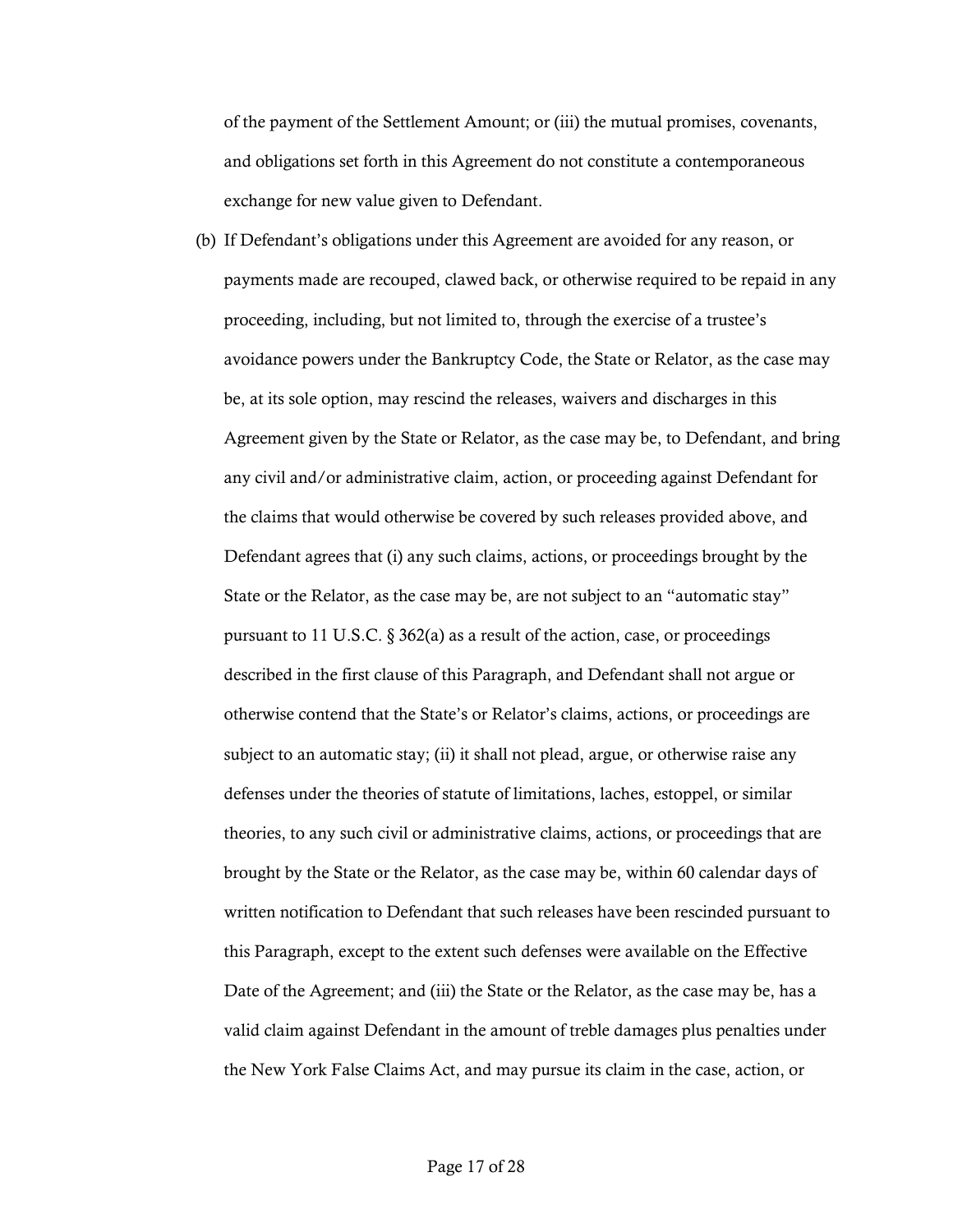proceeding referenced in the first clause of this Paragraph, as well as in any other case, action, or proceeding.

(c) Defendant acknowledges that its agreements in this Paragraph are provided in exchange for valuable consideration provided in this Agreement.

#### NON-PAYMENT

56. In the event of the failure by Defendant to make any or all of the payments of the Settlement Amount when due, the State may provide written notice of the non-payment to Defendant. Such notice shall be given to the person and address designated in Paragraph [76](#page-22-0) by the means described in Paragraph [75.](#page-22-1) Notice so given shall be effective upon (i) receipt, or (ii) on the fifth day following mailing, whichever occurs first. Defendant shall have an opportunity to pay the unpaid balance within five calendar days from the date of notice. If Defendant fails to pay the overdue unpaid balance of its payment obligations under this Agreement within five calendar days from the date of notice of non-payment ("Default"), the State, in its sole discretion, may declare or do any or all of the following:

- (a) The State may declare the entire Settlement Amount, less any payments already made, immediately due and payable, with unpaid amounts bearing the Default rate of interest at the interest rate set forth in New York Civil Practice Law and Rules § 5004 beginning as of the date of Default until payment of the remaining Settlement Amount is made in full; and/or
- (b) rescind its agreement to this Agreement as to Defendant and pursue all available remedies against Defendant; and/or
- (c) without further notice, enter judgment pursuant to C.P.L.R. § 3215(i) for the entire Settlement Amount, plus interest accrued at the rate of 9 percent from the date of this Agreement, less any payments made based on the failure to comply with this Agreement; and/or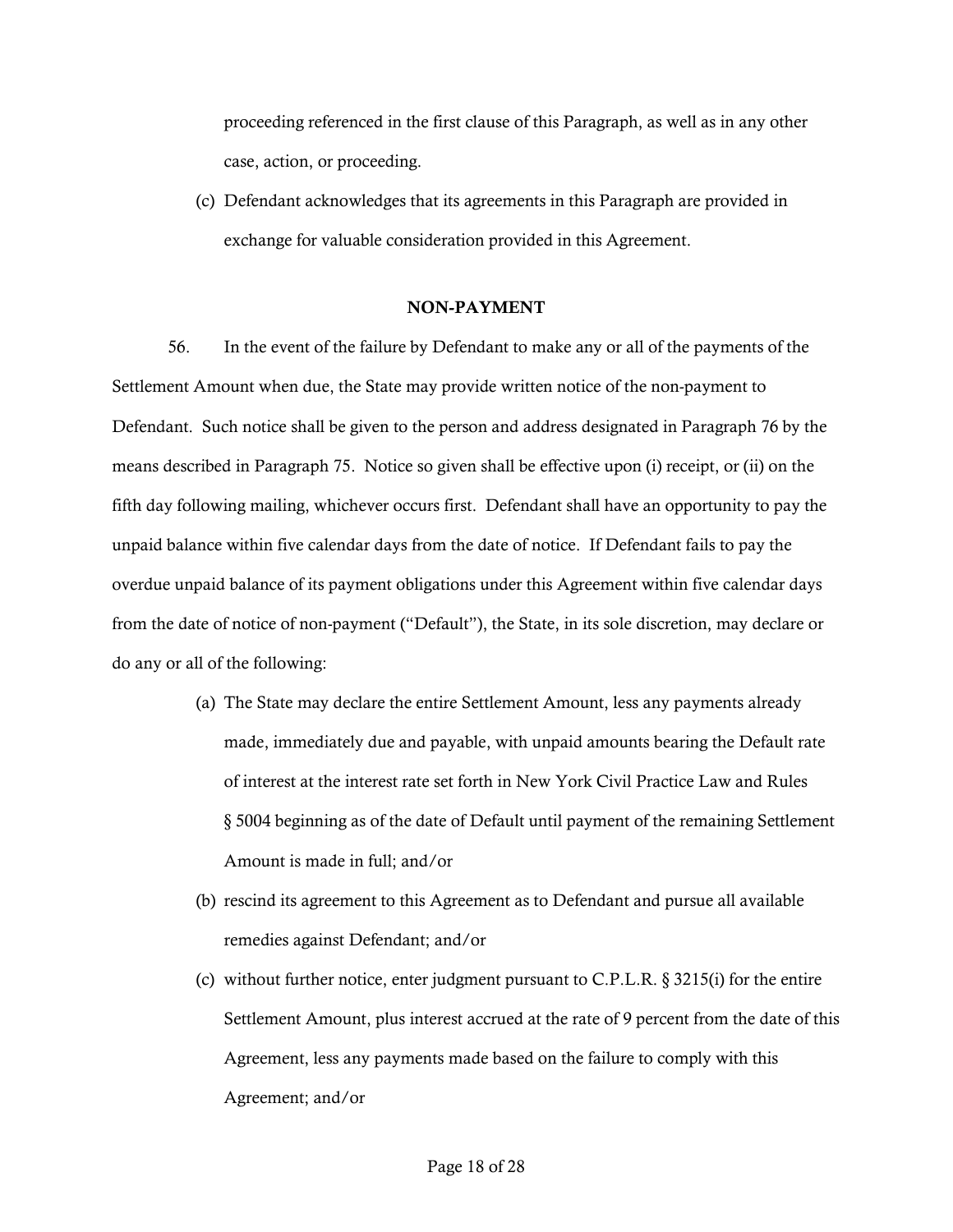(d) reinstitute an action or actions against Defendant in this Court.

In the event of a Default as described above, Defendant agrees not to contest any action to enforce this Agreement or any other collection action undertaken by the State pursuant to this Paragraph, and Defendant agrees to pay the State all reasonable costs of collection and enforcement of this Agreement, including attorney's fees and expenses. In the event the State reinstitutes this action, Defendant: (1) expressly agrees not to plead, argue, or otherwise raise any defenses under the theories of statute of limitations, laches, estoppel or similar theories, to any civil or administrative claims which (i) are filed by the State after the written notification to Defendant that this Agreement has been rescinded, and (ii) relate to the OAG Findings, and (2) further waive and will not assert any defenses they may have to any civil or administrative action relating to the OAG Findings.

57. In the event of the failure by Defendant to make any or all of the payments of the Relator's Share when due, the Relator may provide written notice of the non-payment to Defendant. Such notice shall be given to the person and address designated in Paragraph 76 by the means described in Paragraph 75. Notice so given shall be effective upon (i) receipt, or (ii) on the fifth day following mailing, whichever occurs first. Defendant shall have an opportunity to pay the unpaid balance within five calendar days from the date of notice. If Defendant fails to pay the overdue unpaid balance of its payment obligations for the Relator's Share under this Agreement within five calendar days from the date of notice of non-payment ("Relator's Share Default"), Relator, in her sole discretion, may declare or do any or all of the following:

- (a) declare the entire Relator's Share, less any payments already made, immediately due and payable, with unpaid amounts bearing the Default rate of interest set forth in New York Civil Practice Law and Rules § 5004 beginning as of the date of Relator's Share Default until payment of the remaining Relator's Share is made in full;
- (b) rescind her agreement to this Agreement as to Defendant and pursue all available remedies; and/or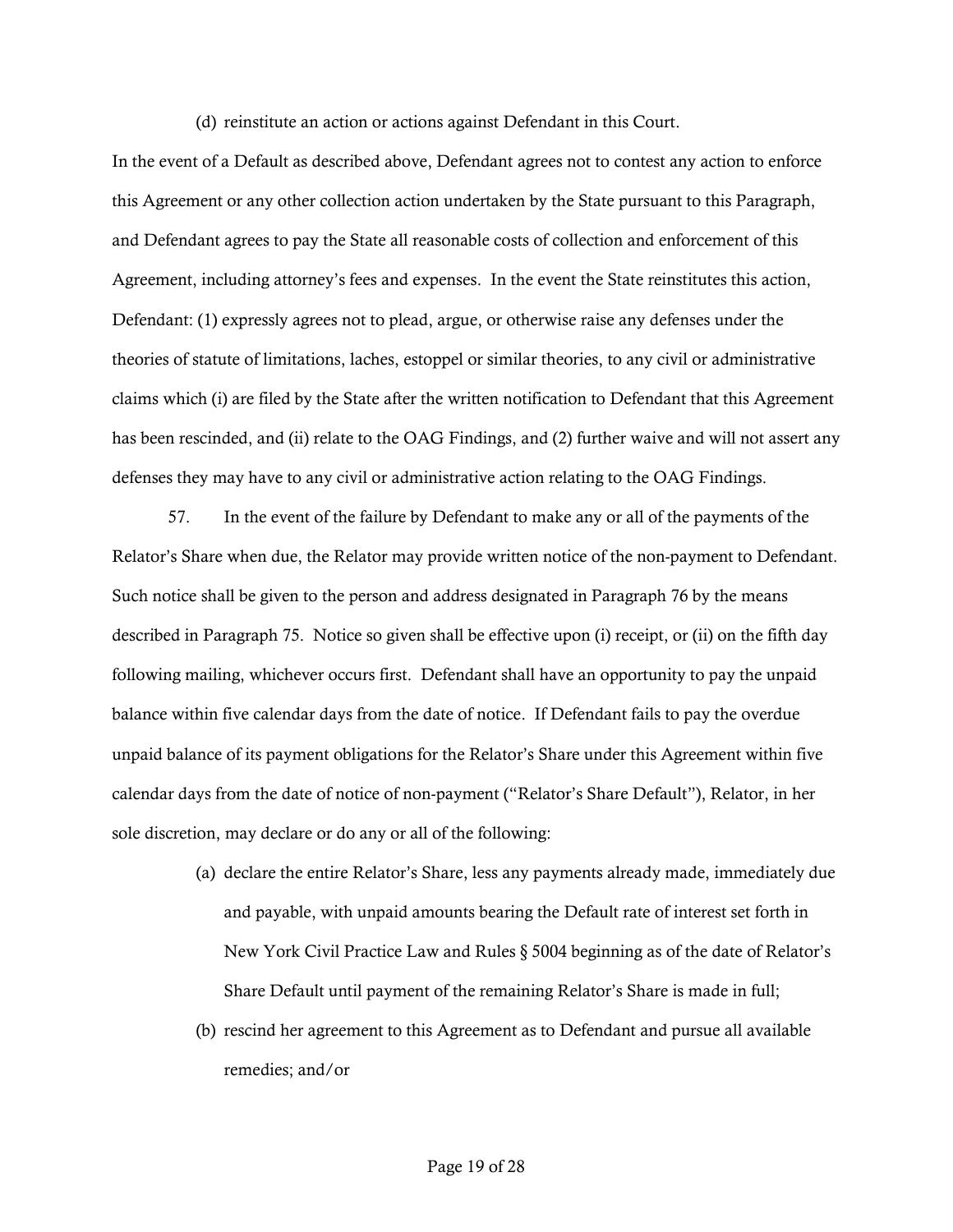- (c) without further notice, enter judgment pursuant to C.P.L.R. § 3215(i) for the entire Relator's Share, plus interest accrued at the rate of 9 percent from the date of this Agreement, less any payments made based on the failure to comply with this Agreement; and/or
- (d) institute an action or actions against Defendant in this Court to collect the unpaid amounts of the Relator's Share plus applicable interest.

In the event of a Default as described above, Defendant agrees not to contest any action to enforce this Agreement with respect to the Relator's Share or any other collection action undertaken by Relator pursuant to this Paragraph, and Defendant agrees to pay Relator all reasonable costs of collection and enforcement of this Agreement, including, without limitation, reasonable attorneys' fees, expenses associated therewith, and court costs.

#### ADDITIONAL TERMS

58. The State has agreed to the terms of this Settlement Agreement based on, among other things, the representations made to the OAG by Defendant and its counsel. To the extent that any material representations are later found to be inaccurate or misleading, this Agreement is voidable by the OAG in its sole discretion. No representation, inducement, promise, understanding, condition, or warranty not set forth in this Agreement has been made to or relied upon by Defendant in agreeing to this Agreement. Defendant represents that this Agreement is freely and voluntarily entered into without any degree of duress or compulsion.

59. Defendant represents and warrants, through the signatures below, that the terms and conditions of this Agreement are duly approved, and that execution of this Agreement is duly authorized. The undersigned counsel and any other signatories represent and warrant that they are fully authorized to execute this Agreement on behalf of the persons and entities indicated below.

60. Except as provided for specifically in each Paragraph, this Agreement is intended to be for the benefit of the Parties only. This Agreement is not intended for use by any third party in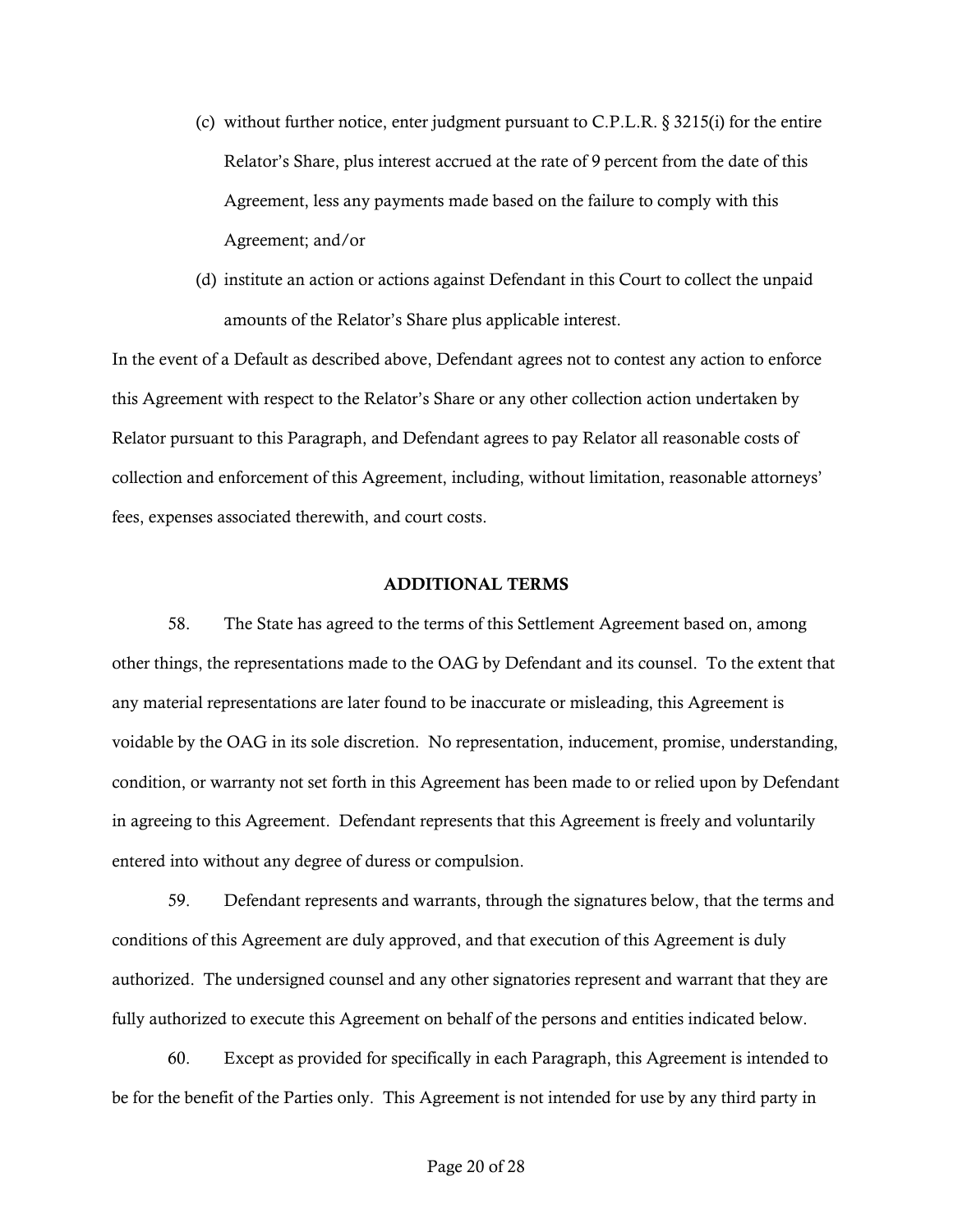any other action or proceeding and is not intended, and should not be construed, as an admission of liability by Defendant.

61. For purposes of construction, this Agreement (except for the OAG findings) shall be deemed to have been drafted by all Parties to this Agreement and therefore shall not be construed against any Party for that reason in any subsequent dispute.

62. Each Party shall bear its own legal and other costs incurred in connection with this matter.

63. Defendant agrees to the following:

(a) Unallowable Costs Defined: All costs incurred by or on behalf of Defendant, and its present or former officers, directors, employees, shareholders, and agents in connection with:

(i) the matters covered by this Agreement;

(ii) the State's audits and civil investigations of the matters covered by this Agreement;

(iii) Defendant's investigation, defense, and corrective actions undertaken in response to the State's audits and civil investigations in connection with the matters covered by this Agreement (including attorney's fees incurred by Defendant);

(iv) the negotiation and performance of this Agreement; or

(v) the payments Defendant makes to the State and Relator pursuant to this Agreement (including Relator's Attorney's Fees)

are unallowable costs for government contracting purposes (hereinafter referred to as "Unallowable Costs").

(b) Future Treatment of Unallowable Costs: Defendant shall not charge such Unallowable Costs directly or indirectly to any contract with the State, its agencies, divisions, political subdivisions, entities, municipalities or other local entities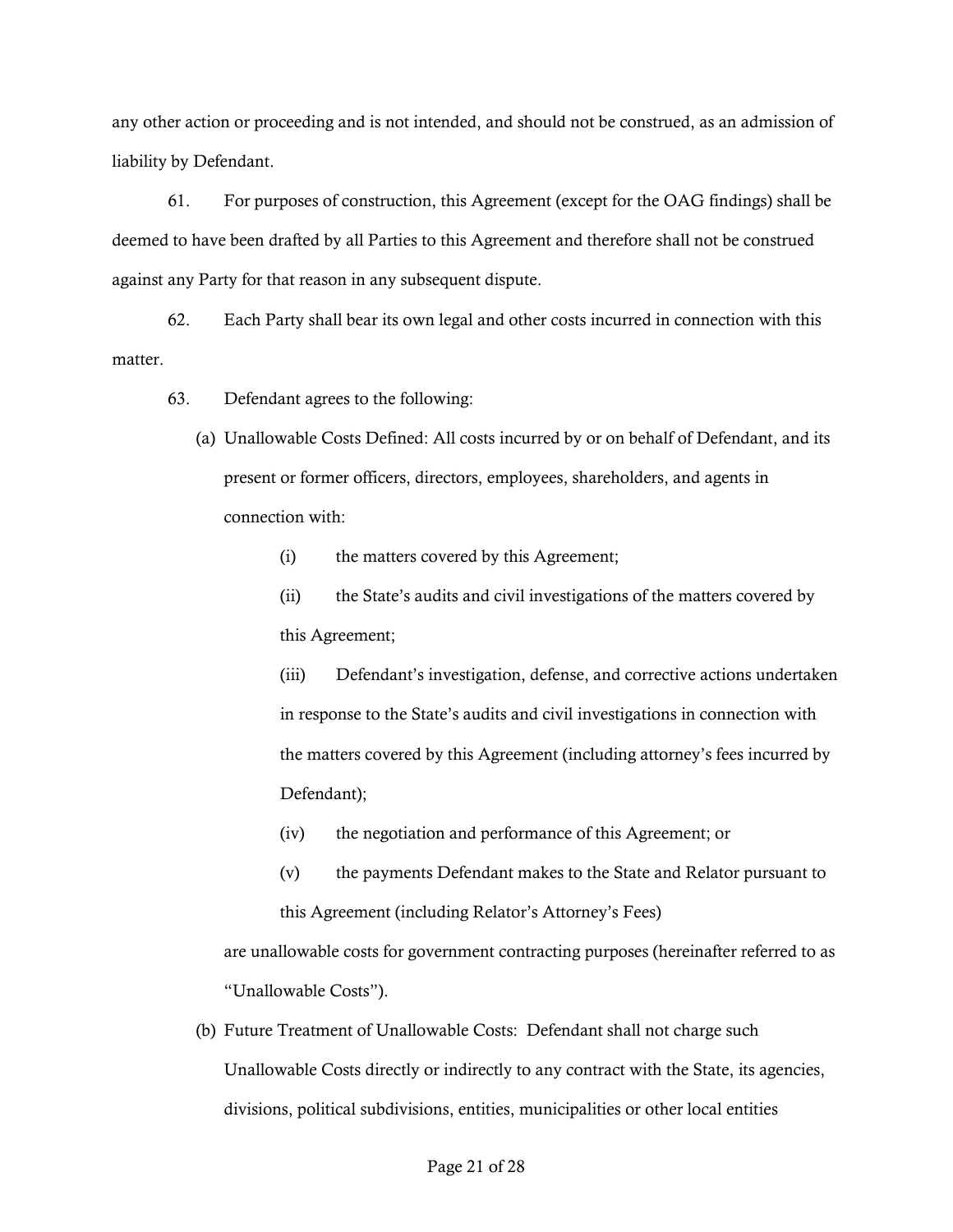(collectively, "New York State or a Local Government"), and shall not cite such Unallowable Costs as the basis for any request for a price increase under any contract with New York State or a Local Government or in which a New York State or a Local Government participates.

64. This Agreement, including its Exhibit, constitutes the complete agreement between the Parties, and may not be amended except by an instrument in writing signed on behalf of all the Parties to this Agreement.

65. This Agreement, including the Remedial Measures and its Exhibit, shall be binding on and inure to the benefit of the Parties to this Agreement and their respective successors and assigns, and on all companies that Defendant owns and/or operates, their principals, directors, beneficial owners, officers, shareholders, successors, assigns, and "d/b/a" companies. No party, other than the OAG, may assign, delegate, or otherwise transfer any of its rights or obligations under this agreement without the prior written consent of the OAG.

66. This Agreement is binding on Relator's successors, transferees, heirs, and assigns.

67. In the event that any one or more of the provisions contained in this Agreement, other than provisions concerning payment and release, shall for any reason be held to be invalid, illegal, or unenforceable in any respect, such invalidity, illegality, or unenforceability shall not affect any other provision of this Agreement.

68. Any failure by the State to insist upon the strict performance by Defendant and/or Relator of any of the provisions of this Agreement shall not be deemed a waiver of any of the provisions hereof, and the State, notwithstanding the failure, shall have the right thereafter to insist upon the strict performance of any and all of the provisions of this Agreement to be performed by any or all of the Parties.

69. Pursuant to New York State Executive Law  $\S 63(15)$ , evidence of a violation of this Agreement shall constitute *prima facie* proof of violation of the applicable law in any action or proceeding thereafter commenced by the OAG.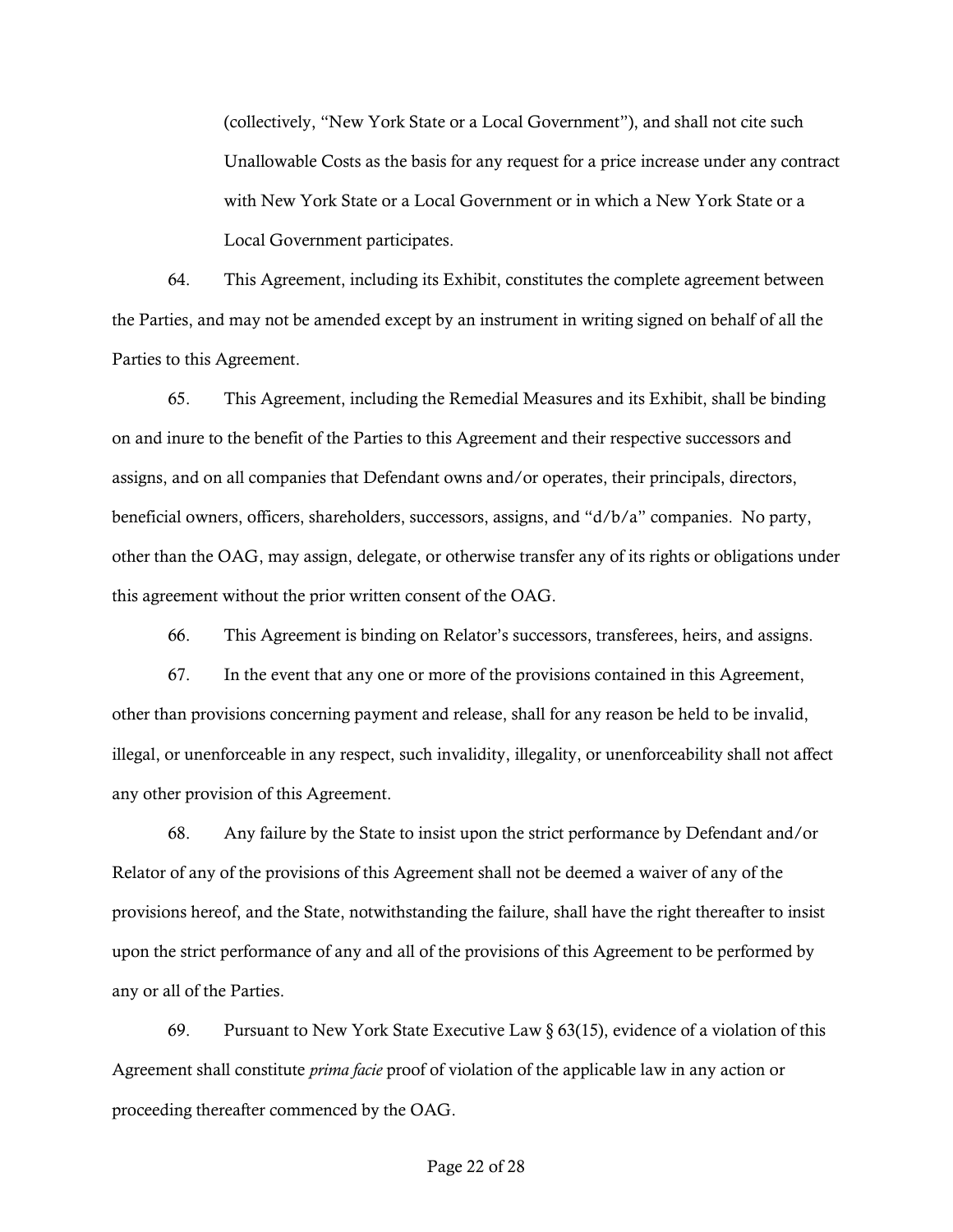70. If a court of competent jurisdiction determines that Defendant has breached this Agreement, Defendant shall pay to the OAG the costs, if any, of obtaining such determination and of enforcing this Agreement, including, without limitation, legal fees, expenses, and court costs.

71. This Agreement shall be governed by the laws of the State of New York without regard to any conflict of laws principles. The Parties agree that the exclusive jurisdiction and venue for any dispute arising between and among the Parties under this Agreement will be the Supreme Court of the State of New York, Monroe County.

72. The OAG finds the relief and agreements contained in this Agreement to be appropriate and in the public interest.

73. This Agreement shall not be deemed to be an approval by the OAG of any of the practices or procedures referenced in the OAG Findings, and Defendant shall make no representation to the contrary.

## NOTICES & EXECUTION

<span id="page-22-1"></span>74. All communications from any Party to another Party concerning this Agreement shall be sent by United States mail with return receipt requested or overnight delivery service with signature required to the signatory counsel for each Party, unless such communications are sent by email and a reply is written without objection to the electronic means of communication.

<span id="page-22-0"></span>75. All communications from any party concerning the subject matter of this Agreement shall be addressed as follows:

If to the State of New York: Sandra E. Pullman

Senior Counsel Office of the New York Attorney General Civil Rights Bureau 28 Liberty St., 20<sup>th</sup> floor New York, NY 10271 (212) 416-8623

*and*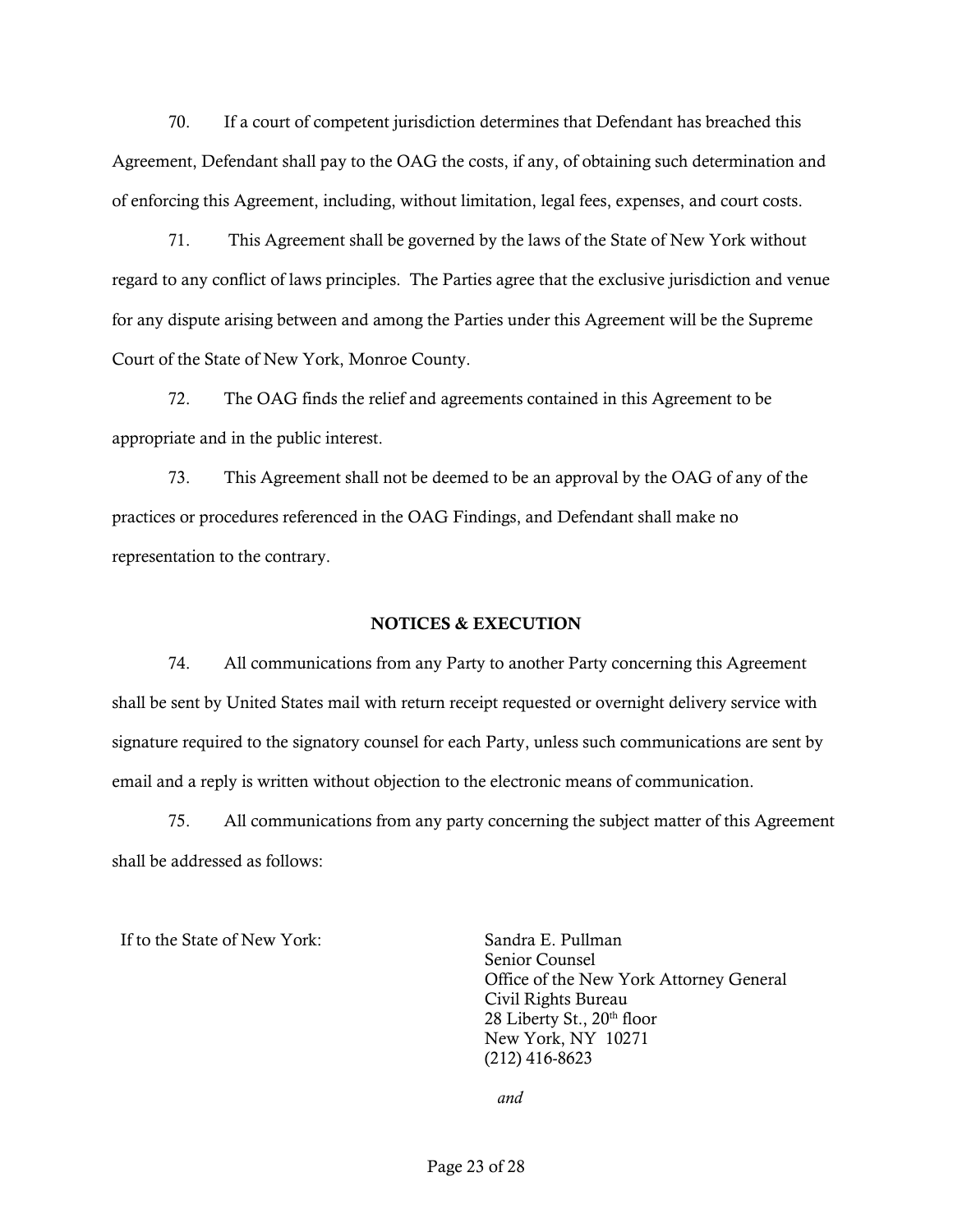|                                                          | Maureen A. Fitzgerald<br><b>Assistant Attorney General</b><br>Office of the New York Attorney General<br><b>Taxpayer Protection Bureau</b><br>28 Liberty St., 21st Floor<br>New York, NY 10005<br>$(212)$ 416-6012 |
|----------------------------------------------------------|--------------------------------------------------------------------------------------------------------------------------------------------------------------------------------------------------------------------|
| If to Relator:                                           | Steven V. Modica, Esq.<br>Modica & Associates, Attorneys, PLLC<br>2430 Ridgeway Avenue<br>Rochester, NY 14626<br>$(585)$ 368-1111                                                                                  |
| If to the Rochester Joint Schools Construction<br>Board: | Brian M. Feldman, Esq.<br>Harter Secrest & Emery LLP<br>1600 Bausch & Lomb Place<br>Rochester, NY 14604<br>$(585)$ 232-6500                                                                                        |
| If to Defendant:                                         | Alan J. Bozer, Esq.<br>Phillips Lytle LLP<br>One Canalside<br>125 Main Street<br>Buffalo, NY 14203-2887<br>716 504 5700                                                                                            |
|                                                          | and                                                                                                                                                                                                                |
|                                                          | Ryan A. Lema, Esq.<br>Phillips Lytle LLP<br>One Canalside<br>125 Main Street                                                                                                                                       |

76. This Agreement is effective on the date of signature of the last signatory of the

Buffalo, NY 14203-2887

716 504 5790

Agreement (the "Effective Date").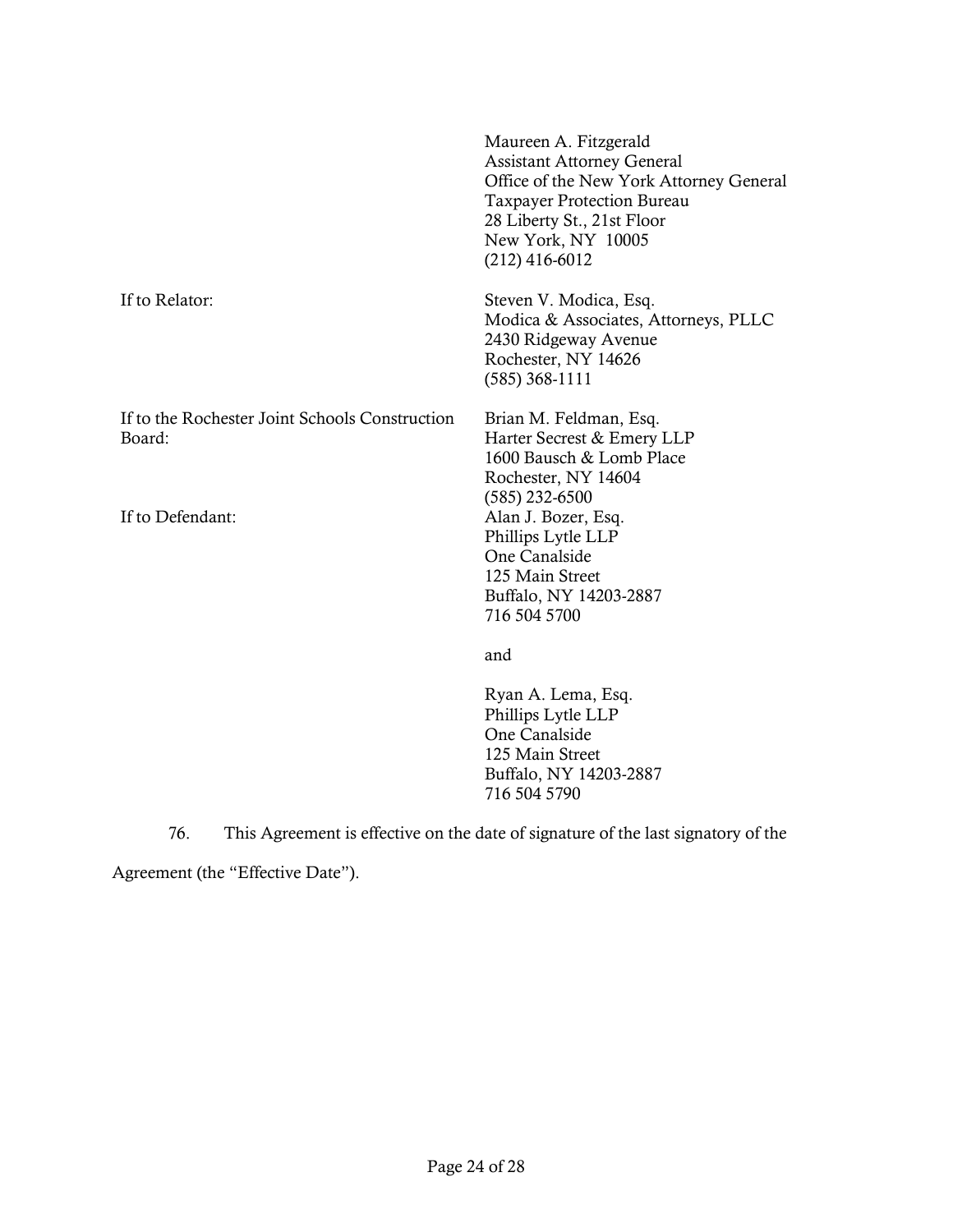This Agreement may be executed in counterparts, each of which constitutes an 77. original and all of which constitutes one and the same agreement. Facsimiles of signatures shall constitute acceptable, binding signatures for purposes of this Agreement. IN WITNESS WHEREOF, the Agreement is executed by the Parties hereto.

# THE STATE OF NEW YORK

Dated: 3/28/22

LETITIA JAMES New York State Attorney General

BY: Sandra E. Pullman Senior Counsel

Office of the New York Attorney General Civil Rights Bureau 28 Liberty St., 20th Floor New York, NY 10271

 $(212)$  416-8623

Dated: 3/28/22

**LETITIA JAMES** New York State Attorney General

BY: Maureen A. Fitzgerald **Assistant Attorney General** 

Office of the New York Attorney General Taxpayer Protection Bureau 28 Liberty St., 21st Floor New York, NY 10005

 $(212)$  416-6012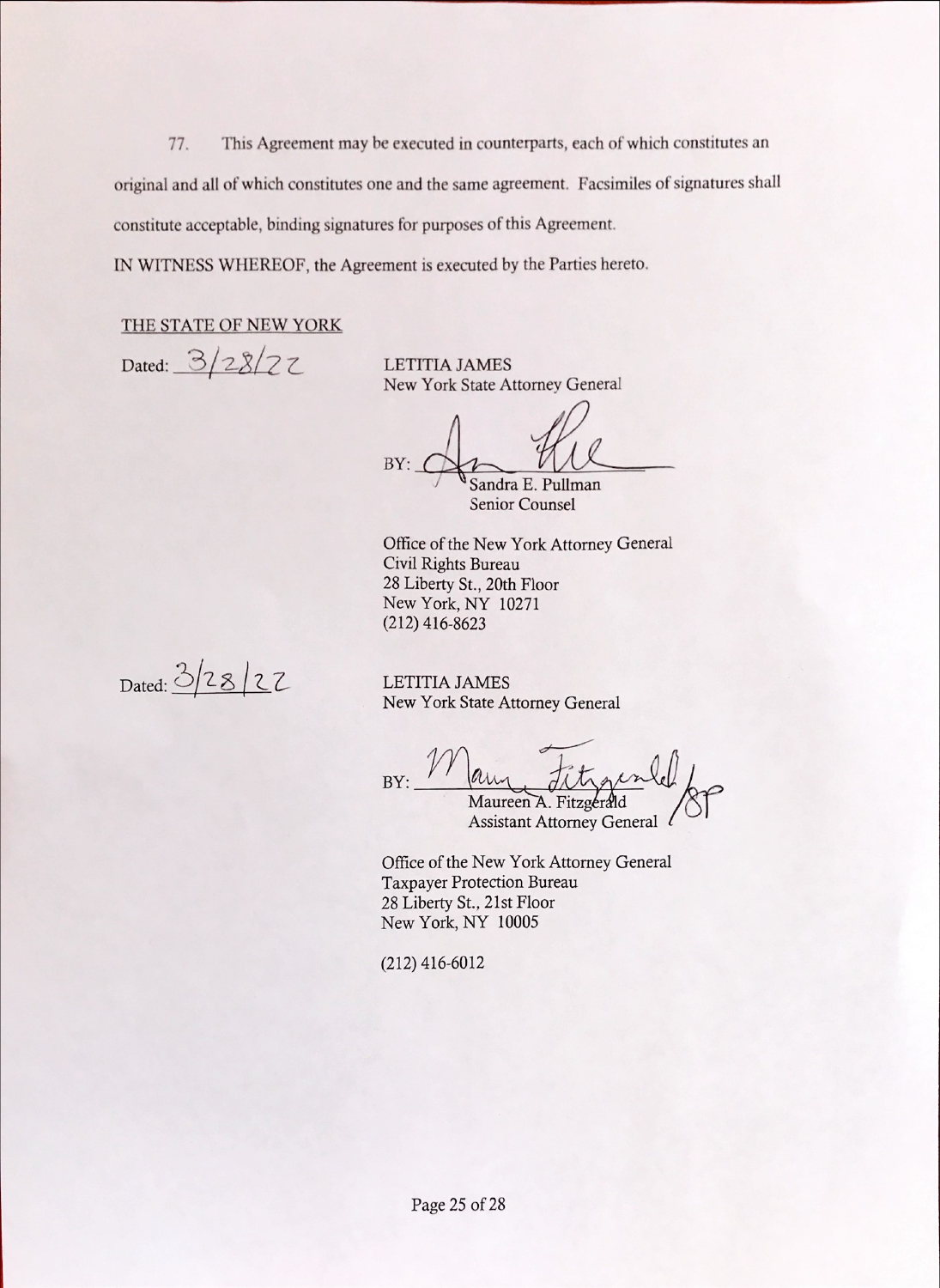**RELATOR** 2022 Dated:

MODICA & ASSOCIATES, ATTORNEYS, PLLC By:

Steven V. Modica, Esq.

2430 Ridgeway Avenue Rochester, NY 14626  $(585)$  368-1111

Attorneys for Relator

#### DEFENDANT

í. Z,  $3027$  $\sim 100$ Dated:

THE PIKE COMPANY

Dated:

By: William Tehan, President Ъy: Alan Bozer

Alan Bozer, Esq. Phillips Lytle LLP One Canalside 125 Main Street Buffalo, NY 14203-2887 716 504 5700

**Attorneys for Defendant**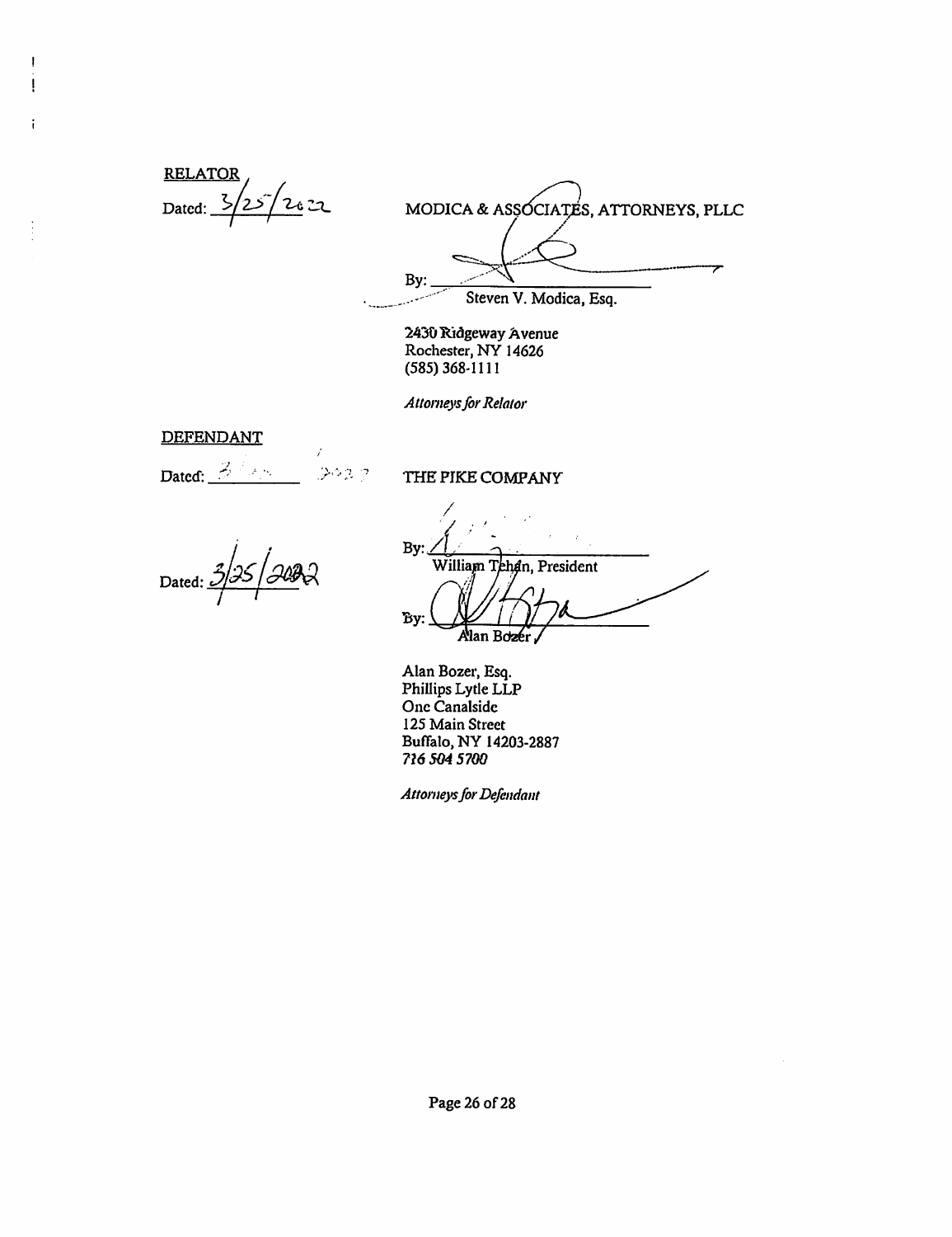# **EXHIBIT A**